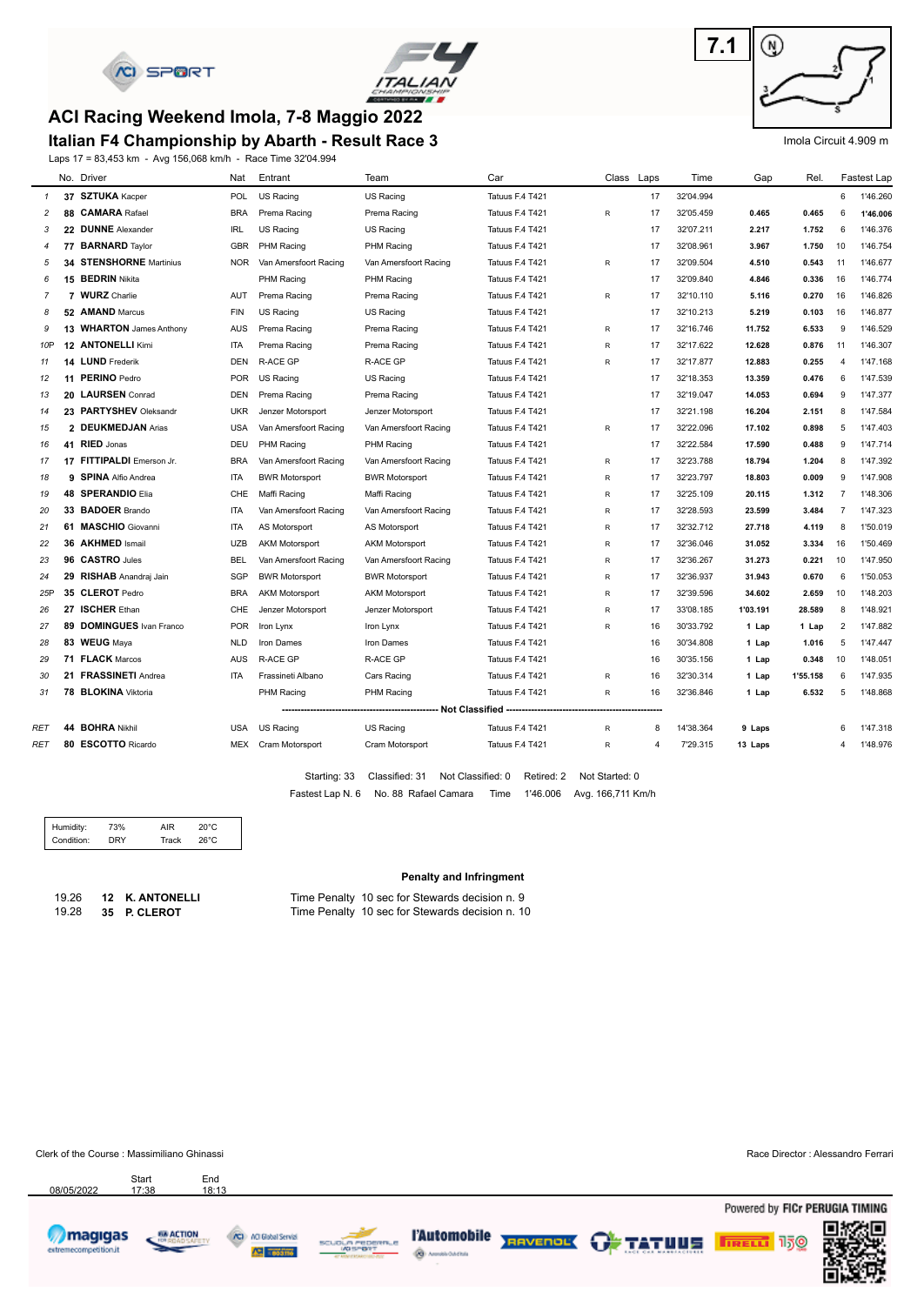



## **Italian F4 Championship by Abarth - Result by Class Race 3 ACI Racing Weekend Imola, 7-8 Maggio 2022**



Imola Circuit 4.909 m

**Rookie**

|                |    | Laps 17 = 83,453 km - Avg 156,031 km/h - Race Time 32'05.459 |            |                       |                       |                 |      |           |          |          |                |             |
|----------------|----|--------------------------------------------------------------|------------|-----------------------|-----------------------|-----------------|------|-----------|----------|----------|----------------|-------------|
|                |    | No. Driver                                                   | Nat        | Entrant               | Team                  | Car             | Laps | Time      | Gap      | Rel.     |                | Fastest Lap |
| $\mathcal I$   |    | 88 CAMARA Rafael                                             | <b>BRA</b> | Prema Racing          | Prema Racing          | Tatuus F.4 T421 | 17   | 32'05.459 |          |          | 6              | 1'46.006    |
|                | 34 | <b>STENSHORNE</b> Martinius                                  | <b>NOR</b> | Van Amersfoort Racing | Van Amersfoort Racing | Tatuus F.4 T421 | 17   | 32'09.504 | 4.045    | 4.045    | 11             | 1'46.677    |
| 3              |    | <b>WURZ</b> Charlie                                          | AUT        | Prema Racing          | Prema Racing          | Tatuus F.4 T421 | 17   | 32'10.110 | 4.651    | 0.606    | 16             | 1'46.826    |
| $\overline{4}$ | 13 | <b>WHARTON</b> James Anthony                                 | <b>AUS</b> | Prema Racing          | Prema Racing          | Tatuus F.4 T421 | 17   | 32'16.746 | 11.287   | 6.636    | 9              | 1'46.529    |
| 5P             | 12 | <b>ANTONELLI Kimi</b>                                        | <b>ITA</b> | Prema Racing          | Prema Racing          | Tatuus F.4 T421 | 17   | 32'17.622 | 12.163   | 0.876    | 11             | 1'46.307    |
| 6              | 14 | <b>LUND</b> Frederik                                         | <b>DEN</b> | <b>R-ACE GP</b>       | R-ACE GP              | Tatuus F.4 T421 | 17   | 32'17.877 | 12.418   | 0.255    |                | 1'47.168    |
| 7              | 2  | <b>DEUKMEDJAN Arias</b>                                      | USA        | Van Amersfoort Racing | Van Amersfoort Racing | Tatuus F.4 T421 | 17   | 32'22.096 | 16.637   | 4.219    | 5              | 1'47.403    |
| 8              | 17 | FITTIPALDI Emerson Jr.                                       | <b>BRA</b> | Van Amersfoort Racing | Van Amersfoort Racing | Tatuus F.4 T421 | 17   | 32'23.788 | 18.329   | 1.692    | 8              | 1'47.392    |
| 9              | 9  | <b>SPINA Alfio Andrea</b>                                    | <b>ITA</b> | <b>BWR Motorsport</b> | <b>BWR Motorsport</b> | Tatuus F.4 T421 | 17   | 32'23.797 | 18.338   | 0.009    | 9              | 1'47.908    |
| 10             |    | 48 SPERANDIO Elia                                            | <b>CHE</b> | Maffi Racing          | Maffi Racing          | Tatuus F.4 T421 | 17   | 32'25.109 | 19.650   | 1.312    |                | 1'48.306    |
| 11             |    | 33 BADOER Brando                                             | ITA        | Van Amersfoort Racing | Van Amersfoort Racing | Tatuus F.4 T421 | 17   | 32'28.593 | 23.134   | 3.484    |                | 1'47.323    |
| 12             |    | 61 MASCHIO Giovanni                                          | <b>ITA</b> | AS Motorsport         | AS Motorsport         | Tatuus F.4 T421 | 17   | 32'32.712 | 27.253   | 4.119    | 8              | 1'50.019    |
| 13             |    | 36 AKHMED Ismail                                             | <b>UZB</b> | <b>AKM Motorsport</b> | <b>AKM Motorsport</b> | Tatuus F.4 T421 | 17   | 32'36.046 | 30.587   | 3.334    | 16             | 1'50.469    |
| 14             |    | 96 CASTRO Jules                                              | <b>BEL</b> | Van Amersfoort Racing | Van Amersfoort Racing | Tatuus F.4 T421 | 17   | 32'36.267 | 30.808   | 0.221    | 10             | 1'47.950    |
| 15             |    | 29 RISHAB Anandraj Jain                                      | SGP        | <b>BWR Motorsport</b> | <b>BWR Motorsport</b> | Tatuus F.4 T421 | 17   | 32'36.937 | 31.478   | 0.670    | 6              | 1'50.053    |
| 16P            |    | 35 CLEROT Pedro                                              | <b>BRA</b> | <b>AKM Motorsport</b> | <b>AKM Motorsport</b> | Tatuus F.4 T421 | 17   | 32'39.596 | 34.137   | 2.659    | 10             | 1'48.203    |
| 17             |    | 27 ISCHER Ethan                                              | <b>CHE</b> | Jenzer Motorsport     | Jenzer Motorsport     | Tatuus F.4 T421 | 17   | 33'08.185 | 1'02.726 | 28.589   | 8              | 1'48.921    |
| 18             |    | 89 DOMINGUES Ivan Franco                                     | <b>POR</b> | Iron Lynx             | Iron Lynx             | Tatuus F.4 T421 | 16   | 30'33.792 | 1 Lap    | 1 Lap    | $\overline{2}$ | 1'47.882    |
| 19             |    | 21 FRASSINETI Andrea                                         | <b>ITA</b> | Frassineti Albano     | Cars Racing           | Tatuus F.4 T421 | 16   | 32'30.314 | 1 Lap    | 1'56.522 | 6              | 1'47.935    |
| 20             |    | 78 BLOKINA Viktoria                                          |            | PHM Racing            | PHM Racing            | Tatuus F.4 T421 | 16   | 32'36.846 | 1 Lap    | 6.532    | 5              | 1'48.868    |
|                |    |                                                              |            |                       |                       |                 |      |           |          |          |                |             |
| RET            |    | 44 BOHRA Nikhil                                              | USA        | US Racing             | US Racing             | Tatuus F.4 T421 | 8    | 14'38.364 | 9 Laps   |          | 6              | 1'47.318    |
| <b>RET</b>     |    | 80 ESCOTTO Ricardo                                           | MEX        | Cram Motorsport       | Cram Motorsport       | Tatuus F.4 T421 | 4    | 7'29.315  | 13 Laps  |          | 4              | 1'48.976    |
|                |    |                                                              |            |                       |                       |                 |      |           |          |          |                |             |

Fastest Lap N. 6 No. 88 Rafael Camara Time 1'46.006 Avg. 166,711 Km/h Starting: 22 Classified: 20 Not Classified: 0 Retired: 2 Not Started: 0

| Condition:<br>nry<br>Track<br>26°C | Humidity: | 73% | ΔIR | 20°C |  |
|------------------------------------|-----------|-----|-----|------|--|
|                                    |           |     |     |      |  |

Clerk of the Course : Massimiliano Ghinassi **Race Director : Alessandro Ferrari** Race Director : Alessandro Ferrari

Start End<br>17:38 18:13



08/05/2022

68 ACTION **CO** ACI Gubal Servizi **All coopers** ₹





TAutomobile RENTALES OF TATULE

Powered by FICr PERUGIA TIMING **FIRELL** 150

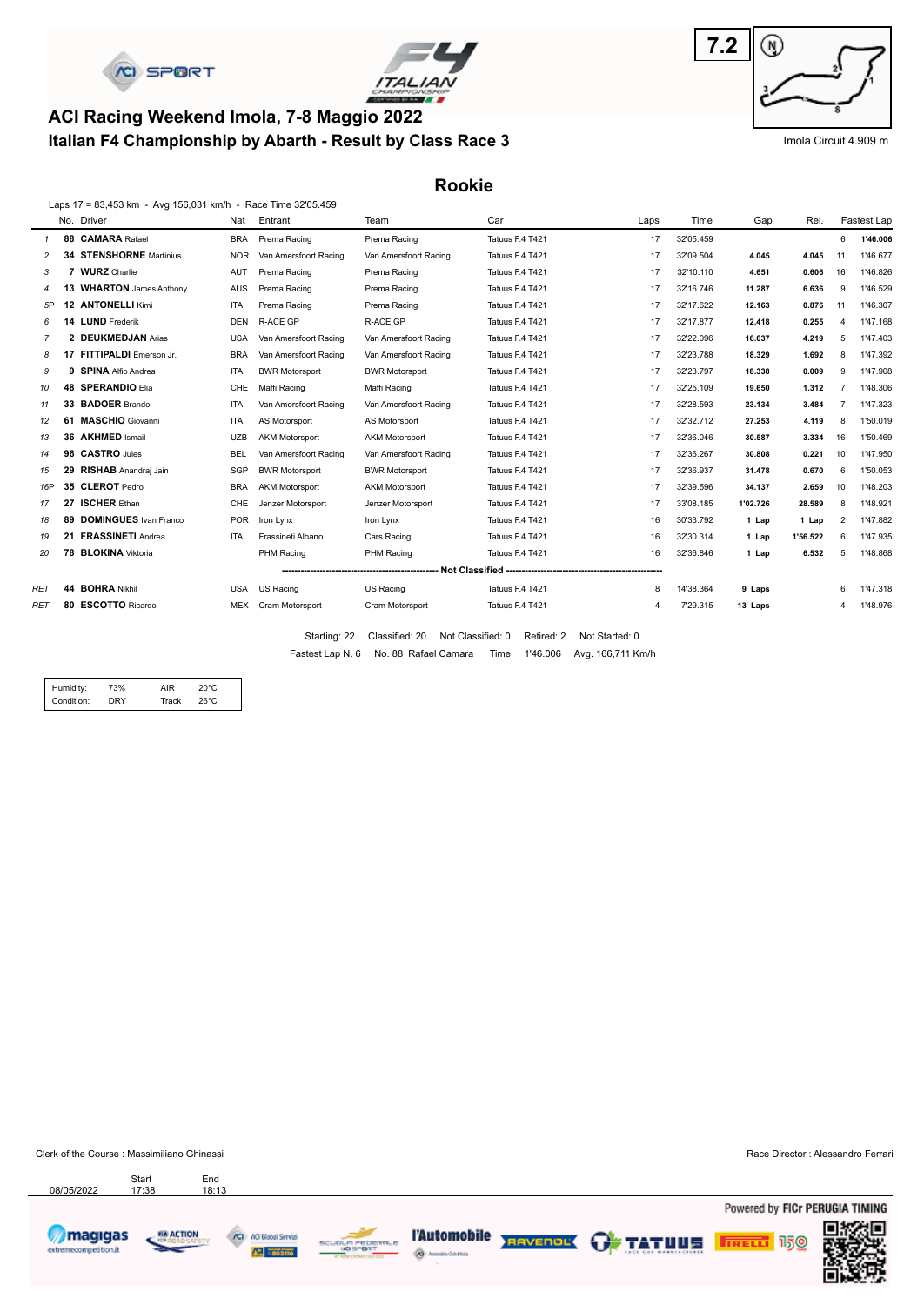



## **Italian F4 Championship by Abarth - Lap Chart Race 3 ACI Racing Weekend Imola, 7-8 Maggio 2022**

| $\overline{2}$<br>3<br>5<br>15<br>17<br>1<br>4<br>6<br>7<br>8<br>9<br>10<br>11<br>12<br>13<br>14<br>16<br>37<br>1<br>37<br>37<br>37<br>37<br>37<br>37<br>37<br>37<br>37<br>37<br>37<br>37<br>37<br>37<br>37<br>37<br>$\overline{2}$<br>88<br>89<br>89<br>88<br>88<br>88<br>88<br>88<br>88<br>88<br>88<br>88<br>88<br>88<br>88<br>88<br>88<br>3<br>22<br>77<br>89<br>77<br>77<br>77<br>22<br>22<br>22<br>22<br>22<br>22<br>22<br>22<br>22<br>22<br>88<br>77<br>77<br>77<br>77<br>12<br>88<br>77<br>77<br>89<br>22<br>22<br>12<br>12<br>12<br>12<br>12<br>12<br>4<br>5<br>13<br>13<br>13<br>13<br>12<br>77<br>77<br>77<br>77<br>77<br>77<br>77<br>13<br>13<br>13<br>13<br>13<br>12<br>12<br>12<br>12<br>12<br>34<br>6<br>22<br>22<br>22<br>22<br>34<br>34<br>34<br>34<br>34<br>34<br>34<br>$\overline{7}$<br>15<br>15<br>15<br>12<br>12<br>12<br>12<br>34<br>34<br>34<br>34<br>15<br>15<br>15<br>15<br>15<br>34<br>$\overline{7}$<br>$\overline{7}$<br>$\overline{7}$<br>$\overline{7}$<br>$\overline{7}$<br>$\overline{7}$<br>$\overline{7}$<br>15<br>15<br>15<br>8<br>34<br>34<br>14<br>14<br>34<br>34<br>14<br>52<br>$\overline{7}$<br>52<br>52<br>52<br>9<br>15<br>15<br>15<br>14<br>14<br>14<br>14<br>14<br>14<br>14<br>14<br>14<br>7<br>7<br>7<br>7<br>$\overline{7}$<br>52<br>52<br>52<br>13<br>52<br>14<br>14<br>13<br>10<br>14<br>15<br>15<br>15<br>7<br>13<br>$\overline{7}$<br>7<br>7<br>52<br>52<br>52<br>52<br>52<br>13<br>13<br>13<br>13<br>13<br>11<br>14<br>14<br>41<br>52<br>41<br>41<br>41<br>41<br>41<br>41<br>12<br>41<br>52<br>89<br>89<br>41<br>41<br>41<br>11<br>11<br>41<br>20<br>13<br>20<br>52<br>41<br>41<br>41<br>89<br>20<br>20<br>20<br>20<br>20<br>20<br>20<br>20<br>20<br>52<br>23<br>14<br>20<br>20<br>20<br>89<br>11<br>11<br>11<br>11<br>11<br>11<br>11<br>23<br>20<br>20<br>20<br>15<br>11<br>89<br>89<br>89<br>89<br>2<br>2<br>$\overline{2}$<br>78<br>11<br>11<br>11<br>11<br>11<br>11<br>89<br>41<br>83<br>$\overline{a}$<br>$\overline{\mathbf{c}}$<br>$\overline{\mathbf{c}}$<br>2<br>83<br>2<br>41<br>16<br>48<br>$\overline{a}$<br>$\overline{2}$<br>$\overline{2}$<br>$\overline{a}$<br>$\overline{\mathbf{c}}$<br>$\overline{\mathbf{c}}$<br>$\overline{\mathbf{c}}$<br>48<br>83<br>83<br>83<br>83<br>83<br>89<br>89<br>17<br>17<br>11<br>71<br>44<br>44<br>44<br>44<br>44<br>44<br>17<br>83<br>23<br>23<br>23<br>23<br>83<br>83<br>83<br>83<br>23<br>23<br>23<br>18<br>71<br>$\overline{\mathbf{c}}$<br>83<br>9<br>9<br>17<br>17<br>17<br>17<br>17<br>17<br>17<br>48<br>19<br>$\overline{a}$<br>80<br>23<br>23<br>23<br>44<br>23<br>23<br>89<br>80<br>33<br>33<br>80<br>80<br>33<br>33<br>33<br>33<br>33<br>48<br>48<br>48<br>9<br>9<br>35<br>20<br>48<br>17<br>48<br>35<br>35<br>33<br>17<br>17<br>17<br>48<br>48<br>9<br>9<br>9<br>83<br>21<br>44<br>83<br>23<br>35<br>35<br>35<br>35<br>83<br>9<br>48<br>61<br>22<br>23<br>33<br>48<br>48<br>48<br>9<br>48<br>48<br>48<br>35<br>96<br>35<br>96<br>23<br>35<br>35<br>96<br>71<br>71<br>36<br>23<br>33<br>17<br>17<br>71<br>71<br>71<br>33<br>9<br>9<br>96<br>96<br>27<br>27<br>27<br>24<br>17<br>35<br>35<br>71<br>71<br>71<br>96<br>71<br>71<br>17<br>9<br>96<br>96<br>27<br>27<br>27<br>25<br>35<br>35<br>35<br>9<br>71<br>71<br>96<br>29<br>96<br>96<br>9<br>71<br>27<br>27<br>35<br>9<br>9<br>96<br>96<br>71<br>27<br>33<br>61<br>61<br>61<br>33<br>33<br>26<br>27<br>9<br>96<br>96<br>96<br>27<br>27<br>61<br>61<br>61<br>61<br>61<br>29<br>29<br>29<br>61<br>61<br>28<br>21<br>36<br>61<br>61<br>61<br>27<br>27<br>61<br>61<br>29<br>29<br>29<br>36<br>33<br>36<br>36<br>29<br>29<br>96<br>27<br>27<br>27<br>29<br>29<br>29<br>29<br>36<br>36<br>36<br>33<br>33<br>36<br>29<br>30<br>36<br>36<br>78<br>78<br>21<br>29<br>36<br>36<br>36<br>36<br>78<br>78<br>78<br>78<br>78<br>29<br>31<br>27<br>29<br>78<br>78<br>78<br>21<br>21<br>21<br>21<br>21<br>21<br>21<br>78<br>29<br>36<br>78<br>32<br>61<br>78<br>21<br>21<br>21<br>21<br>78<br>78 |    |    |    |    |    |  |  | Lap |  |  |  |  |
|---------------------------------------------------------------------------------------------------------------------------------------------------------------------------------------------------------------------------------------------------------------------------------------------------------------------------------------------------------------------------------------------------------------------------------------------------------------------------------------------------------------------------------------------------------------------------------------------------------------------------------------------------------------------------------------------------------------------------------------------------------------------------------------------------------------------------------------------------------------------------------------------------------------------------------------------------------------------------------------------------------------------------------------------------------------------------------------------------------------------------------------------------------------------------------------------------------------------------------------------------------------------------------------------------------------------------------------------------------------------------------------------------------------------------------------------------------------------------------------------------------------------------------------------------------------------------------------------------------------------------------------------------------------------------------------------------------------------------------------------------------------------------------------------------------------------------------------------------------------------------------------------------------------------------------------------------------------------------------------------------------------------------------------------------------------------------------------------------------------------------------------------------------------------------------------------------------------------------------------------------------------------------------------------------------------------------------------------------------------------------------------------------------------------------------------------------------------------------------------------------------------------------------------------------------------------------------------------------------------------------------------------------------------------------------------------------------------------------------------------------------------------------------------------------------------------------------------------------------------------------------------------------------------------------------------------------------------------------------------------------------------------------------------------------------------------------------------------------------------------------------------------------------------------------------------------------------------------------------------------------------------------------------------------------------------------------------------------------------------------------------------------------------------------------------------------------------------------------------------------------------------------------------------------------------------------------------------------------------------------------------------------------------------------------------------------------------------------------------------------------------------------------------------------------------------------------------------------------------------------------------------------------------------------------------------------------|----|----|----|----|----|--|--|-----|--|--|--|--|
|                                                                                                                                                                                                                                                                                                                                                                                                                                                                                                                                                                                                                                                                                                                                                                                                                                                                                                                                                                                                                                                                                                                                                                                                                                                                                                                                                                                                                                                                                                                                                                                                                                                                                                                                                                                                                                                                                                                                                                                                                                                                                                                                                                                                                                                                                                                                                                                                                                                                                                                                                                                                                                                                                                                                                                                                                                                                                                                                                                                                                                                                                                                                                                                                                                                                                                                                                                                                                                                                                                                                                                                                                                                                                                                                                                                                                                                                                                                                                   |    |    |    |    |    |  |  |     |  |  |  |  |
|                                                                                                                                                                                                                                                                                                                                                                                                                                                                                                                                                                                                                                                                                                                                                                                                                                                                                                                                                                                                                                                                                                                                                                                                                                                                                                                                                                                                                                                                                                                                                                                                                                                                                                                                                                                                                                                                                                                                                                                                                                                                                                                                                                                                                                                                                                                                                                                                                                                                                                                                                                                                                                                                                                                                                                                                                                                                                                                                                                                                                                                                                                                                                                                                                                                                                                                                                                                                                                                                                                                                                                                                                                                                                                                                                                                                                                                                                                                                                   |    |    |    |    |    |  |  |     |  |  |  |  |
|                                                                                                                                                                                                                                                                                                                                                                                                                                                                                                                                                                                                                                                                                                                                                                                                                                                                                                                                                                                                                                                                                                                                                                                                                                                                                                                                                                                                                                                                                                                                                                                                                                                                                                                                                                                                                                                                                                                                                                                                                                                                                                                                                                                                                                                                                                                                                                                                                                                                                                                                                                                                                                                                                                                                                                                                                                                                                                                                                                                                                                                                                                                                                                                                                                                                                                                                                                                                                                                                                                                                                                                                                                                                                                                                                                                                                                                                                                                                                   |    |    |    |    |    |  |  |     |  |  |  |  |
|                                                                                                                                                                                                                                                                                                                                                                                                                                                                                                                                                                                                                                                                                                                                                                                                                                                                                                                                                                                                                                                                                                                                                                                                                                                                                                                                                                                                                                                                                                                                                                                                                                                                                                                                                                                                                                                                                                                                                                                                                                                                                                                                                                                                                                                                                                                                                                                                                                                                                                                                                                                                                                                                                                                                                                                                                                                                                                                                                                                                                                                                                                                                                                                                                                                                                                                                                                                                                                                                                                                                                                                                                                                                                                                                                                                                                                                                                                                                                   |    |    |    |    |    |  |  |     |  |  |  |  |
|                                                                                                                                                                                                                                                                                                                                                                                                                                                                                                                                                                                                                                                                                                                                                                                                                                                                                                                                                                                                                                                                                                                                                                                                                                                                                                                                                                                                                                                                                                                                                                                                                                                                                                                                                                                                                                                                                                                                                                                                                                                                                                                                                                                                                                                                                                                                                                                                                                                                                                                                                                                                                                                                                                                                                                                                                                                                                                                                                                                                                                                                                                                                                                                                                                                                                                                                                                                                                                                                                                                                                                                                                                                                                                                                                                                                                                                                                                                                                   |    |    |    |    |    |  |  |     |  |  |  |  |
|                                                                                                                                                                                                                                                                                                                                                                                                                                                                                                                                                                                                                                                                                                                                                                                                                                                                                                                                                                                                                                                                                                                                                                                                                                                                                                                                                                                                                                                                                                                                                                                                                                                                                                                                                                                                                                                                                                                                                                                                                                                                                                                                                                                                                                                                                                                                                                                                                                                                                                                                                                                                                                                                                                                                                                                                                                                                                                                                                                                                                                                                                                                                                                                                                                                                                                                                                                                                                                                                                                                                                                                                                                                                                                                                                                                                                                                                                                                                                   |    |    |    |    |    |  |  |     |  |  |  |  |
|                                                                                                                                                                                                                                                                                                                                                                                                                                                                                                                                                                                                                                                                                                                                                                                                                                                                                                                                                                                                                                                                                                                                                                                                                                                                                                                                                                                                                                                                                                                                                                                                                                                                                                                                                                                                                                                                                                                                                                                                                                                                                                                                                                                                                                                                                                                                                                                                                                                                                                                                                                                                                                                                                                                                                                                                                                                                                                                                                                                                                                                                                                                                                                                                                                                                                                                                                                                                                                                                                                                                                                                                                                                                                                                                                                                                                                                                                                                                                   |    |    |    |    |    |  |  |     |  |  |  |  |
|                                                                                                                                                                                                                                                                                                                                                                                                                                                                                                                                                                                                                                                                                                                                                                                                                                                                                                                                                                                                                                                                                                                                                                                                                                                                                                                                                                                                                                                                                                                                                                                                                                                                                                                                                                                                                                                                                                                                                                                                                                                                                                                                                                                                                                                                                                                                                                                                                                                                                                                                                                                                                                                                                                                                                                                                                                                                                                                                                                                                                                                                                                                                                                                                                                                                                                                                                                                                                                                                                                                                                                                                                                                                                                                                                                                                                                                                                                                                                   |    |    |    |    |    |  |  |     |  |  |  |  |
|                                                                                                                                                                                                                                                                                                                                                                                                                                                                                                                                                                                                                                                                                                                                                                                                                                                                                                                                                                                                                                                                                                                                                                                                                                                                                                                                                                                                                                                                                                                                                                                                                                                                                                                                                                                                                                                                                                                                                                                                                                                                                                                                                                                                                                                                                                                                                                                                                                                                                                                                                                                                                                                                                                                                                                                                                                                                                                                                                                                                                                                                                                                                                                                                                                                                                                                                                                                                                                                                                                                                                                                                                                                                                                                                                                                                                                                                                                                                                   |    |    |    |    |    |  |  |     |  |  |  |  |
|                                                                                                                                                                                                                                                                                                                                                                                                                                                                                                                                                                                                                                                                                                                                                                                                                                                                                                                                                                                                                                                                                                                                                                                                                                                                                                                                                                                                                                                                                                                                                                                                                                                                                                                                                                                                                                                                                                                                                                                                                                                                                                                                                                                                                                                                                                                                                                                                                                                                                                                                                                                                                                                                                                                                                                                                                                                                                                                                                                                                                                                                                                                                                                                                                                                                                                                                                                                                                                                                                                                                                                                                                                                                                                                                                                                                                                                                                                                                                   |    |    |    |    |    |  |  |     |  |  |  |  |
|                                                                                                                                                                                                                                                                                                                                                                                                                                                                                                                                                                                                                                                                                                                                                                                                                                                                                                                                                                                                                                                                                                                                                                                                                                                                                                                                                                                                                                                                                                                                                                                                                                                                                                                                                                                                                                                                                                                                                                                                                                                                                                                                                                                                                                                                                                                                                                                                                                                                                                                                                                                                                                                                                                                                                                                                                                                                                                                                                                                                                                                                                                                                                                                                                                                                                                                                                                                                                                                                                                                                                                                                                                                                                                                                                                                                                                                                                                                                                   |    |    |    |    |    |  |  |     |  |  |  |  |
|                                                                                                                                                                                                                                                                                                                                                                                                                                                                                                                                                                                                                                                                                                                                                                                                                                                                                                                                                                                                                                                                                                                                                                                                                                                                                                                                                                                                                                                                                                                                                                                                                                                                                                                                                                                                                                                                                                                                                                                                                                                                                                                                                                                                                                                                                                                                                                                                                                                                                                                                                                                                                                                                                                                                                                                                                                                                                                                                                                                                                                                                                                                                                                                                                                                                                                                                                                                                                                                                                                                                                                                                                                                                                                                                                                                                                                                                                                                                                   |    |    |    |    |    |  |  |     |  |  |  |  |
|                                                                                                                                                                                                                                                                                                                                                                                                                                                                                                                                                                                                                                                                                                                                                                                                                                                                                                                                                                                                                                                                                                                                                                                                                                                                                                                                                                                                                                                                                                                                                                                                                                                                                                                                                                                                                                                                                                                                                                                                                                                                                                                                                                                                                                                                                                                                                                                                                                                                                                                                                                                                                                                                                                                                                                                                                                                                                                                                                                                                                                                                                                                                                                                                                                                                                                                                                                                                                                                                                                                                                                                                                                                                                                                                                                                                                                                                                                                                                   |    |    |    |    |    |  |  |     |  |  |  |  |
|                                                                                                                                                                                                                                                                                                                                                                                                                                                                                                                                                                                                                                                                                                                                                                                                                                                                                                                                                                                                                                                                                                                                                                                                                                                                                                                                                                                                                                                                                                                                                                                                                                                                                                                                                                                                                                                                                                                                                                                                                                                                                                                                                                                                                                                                                                                                                                                                                                                                                                                                                                                                                                                                                                                                                                                                                                                                                                                                                                                                                                                                                                                                                                                                                                                                                                                                                                                                                                                                                                                                                                                                                                                                                                                                                                                                                                                                                                                                                   |    |    |    |    |    |  |  |     |  |  |  |  |
|                                                                                                                                                                                                                                                                                                                                                                                                                                                                                                                                                                                                                                                                                                                                                                                                                                                                                                                                                                                                                                                                                                                                                                                                                                                                                                                                                                                                                                                                                                                                                                                                                                                                                                                                                                                                                                                                                                                                                                                                                                                                                                                                                                                                                                                                                                                                                                                                                                                                                                                                                                                                                                                                                                                                                                                                                                                                                                                                                                                                                                                                                                                                                                                                                                                                                                                                                                                                                                                                                                                                                                                                                                                                                                                                                                                                                                                                                                                                                   |    |    |    |    |    |  |  |     |  |  |  |  |
|                                                                                                                                                                                                                                                                                                                                                                                                                                                                                                                                                                                                                                                                                                                                                                                                                                                                                                                                                                                                                                                                                                                                                                                                                                                                                                                                                                                                                                                                                                                                                                                                                                                                                                                                                                                                                                                                                                                                                                                                                                                                                                                                                                                                                                                                                                                                                                                                                                                                                                                                                                                                                                                                                                                                                                                                                                                                                                                                                                                                                                                                                                                                                                                                                                                                                                                                                                                                                                                                                                                                                                                                                                                                                                                                                                                                                                                                                                                                                   |    |    |    |    |    |  |  |     |  |  |  |  |
|                                                                                                                                                                                                                                                                                                                                                                                                                                                                                                                                                                                                                                                                                                                                                                                                                                                                                                                                                                                                                                                                                                                                                                                                                                                                                                                                                                                                                                                                                                                                                                                                                                                                                                                                                                                                                                                                                                                                                                                                                                                                                                                                                                                                                                                                                                                                                                                                                                                                                                                                                                                                                                                                                                                                                                                                                                                                                                                                                                                                                                                                                                                                                                                                                                                                                                                                                                                                                                                                                                                                                                                                                                                                                                                                                                                                                                                                                                                                                   |    |    |    |    |    |  |  |     |  |  |  |  |
|                                                                                                                                                                                                                                                                                                                                                                                                                                                                                                                                                                                                                                                                                                                                                                                                                                                                                                                                                                                                                                                                                                                                                                                                                                                                                                                                                                                                                                                                                                                                                                                                                                                                                                                                                                                                                                                                                                                                                                                                                                                                                                                                                                                                                                                                                                                                                                                                                                                                                                                                                                                                                                                                                                                                                                                                                                                                                                                                                                                                                                                                                                                                                                                                                                                                                                                                                                                                                                                                                                                                                                                                                                                                                                                                                                                                                                                                                                                                                   |    |    |    |    |    |  |  |     |  |  |  |  |
|                                                                                                                                                                                                                                                                                                                                                                                                                                                                                                                                                                                                                                                                                                                                                                                                                                                                                                                                                                                                                                                                                                                                                                                                                                                                                                                                                                                                                                                                                                                                                                                                                                                                                                                                                                                                                                                                                                                                                                                                                                                                                                                                                                                                                                                                                                                                                                                                                                                                                                                                                                                                                                                                                                                                                                                                                                                                                                                                                                                                                                                                                                                                                                                                                                                                                                                                                                                                                                                                                                                                                                                                                                                                                                                                                                                                                                                                                                                                                   |    |    |    |    |    |  |  |     |  |  |  |  |
|                                                                                                                                                                                                                                                                                                                                                                                                                                                                                                                                                                                                                                                                                                                                                                                                                                                                                                                                                                                                                                                                                                                                                                                                                                                                                                                                                                                                                                                                                                                                                                                                                                                                                                                                                                                                                                                                                                                                                                                                                                                                                                                                                                                                                                                                                                                                                                                                                                                                                                                                                                                                                                                                                                                                                                                                                                                                                                                                                                                                                                                                                                                                                                                                                                                                                                                                                                                                                                                                                                                                                                                                                                                                                                                                                                                                                                                                                                                                                   |    |    |    |    |    |  |  |     |  |  |  |  |
|                                                                                                                                                                                                                                                                                                                                                                                                                                                                                                                                                                                                                                                                                                                                                                                                                                                                                                                                                                                                                                                                                                                                                                                                                                                                                                                                                                                                                                                                                                                                                                                                                                                                                                                                                                                                                                                                                                                                                                                                                                                                                                                                                                                                                                                                                                                                                                                                                                                                                                                                                                                                                                                                                                                                                                                                                                                                                                                                                                                                                                                                                                                                                                                                                                                                                                                                                                                                                                                                                                                                                                                                                                                                                                                                                                                                                                                                                                                                                   |    |    |    |    |    |  |  |     |  |  |  |  |
|                                                                                                                                                                                                                                                                                                                                                                                                                                                                                                                                                                                                                                                                                                                                                                                                                                                                                                                                                                                                                                                                                                                                                                                                                                                                                                                                                                                                                                                                                                                                                                                                                                                                                                                                                                                                                                                                                                                                                                                                                                                                                                                                                                                                                                                                                                                                                                                                                                                                                                                                                                                                                                                                                                                                                                                                                                                                                                                                                                                                                                                                                                                                                                                                                                                                                                                                                                                                                                                                                                                                                                                                                                                                                                                                                                                                                                                                                                                                                   |    |    |    |    |    |  |  |     |  |  |  |  |
|                                                                                                                                                                                                                                                                                                                                                                                                                                                                                                                                                                                                                                                                                                                                                                                                                                                                                                                                                                                                                                                                                                                                                                                                                                                                                                                                                                                                                                                                                                                                                                                                                                                                                                                                                                                                                                                                                                                                                                                                                                                                                                                                                                                                                                                                                                                                                                                                                                                                                                                                                                                                                                                                                                                                                                                                                                                                                                                                                                                                                                                                                                                                                                                                                                                                                                                                                                                                                                                                                                                                                                                                                                                                                                                                                                                                                                                                                                                                                   |    |    |    |    |    |  |  |     |  |  |  |  |
|                                                                                                                                                                                                                                                                                                                                                                                                                                                                                                                                                                                                                                                                                                                                                                                                                                                                                                                                                                                                                                                                                                                                                                                                                                                                                                                                                                                                                                                                                                                                                                                                                                                                                                                                                                                                                                                                                                                                                                                                                                                                                                                                                                                                                                                                                                                                                                                                                                                                                                                                                                                                                                                                                                                                                                                                                                                                                                                                                                                                                                                                                                                                                                                                                                                                                                                                                                                                                                                                                                                                                                                                                                                                                                                                                                                                                                                                                                                                                   |    |    |    |    |    |  |  |     |  |  |  |  |
|                                                                                                                                                                                                                                                                                                                                                                                                                                                                                                                                                                                                                                                                                                                                                                                                                                                                                                                                                                                                                                                                                                                                                                                                                                                                                                                                                                                                                                                                                                                                                                                                                                                                                                                                                                                                                                                                                                                                                                                                                                                                                                                                                                                                                                                                                                                                                                                                                                                                                                                                                                                                                                                                                                                                                                                                                                                                                                                                                                                                                                                                                                                                                                                                                                                                                                                                                                                                                                                                                                                                                                                                                                                                                                                                                                                                                                                                                                                                                   |    |    |    |    |    |  |  |     |  |  |  |  |
|                                                                                                                                                                                                                                                                                                                                                                                                                                                                                                                                                                                                                                                                                                                                                                                                                                                                                                                                                                                                                                                                                                                                                                                                                                                                                                                                                                                                                                                                                                                                                                                                                                                                                                                                                                                                                                                                                                                                                                                                                                                                                                                                                                                                                                                                                                                                                                                                                                                                                                                                                                                                                                                                                                                                                                                                                                                                                                                                                                                                                                                                                                                                                                                                                                                                                                                                                                                                                                                                                                                                                                                                                                                                                                                                                                                                                                                                                                                                                   |    |    |    |    |    |  |  |     |  |  |  |  |
|                                                                                                                                                                                                                                                                                                                                                                                                                                                                                                                                                                                                                                                                                                                                                                                                                                                                                                                                                                                                                                                                                                                                                                                                                                                                                                                                                                                                                                                                                                                                                                                                                                                                                                                                                                                                                                                                                                                                                                                                                                                                                                                                                                                                                                                                                                                                                                                                                                                                                                                                                                                                                                                                                                                                                                                                                                                                                                                                                                                                                                                                                                                                                                                                                                                                                                                                                                                                                                                                                                                                                                                                                                                                                                                                                                                                                                                                                                                                                   |    |    |    |    |    |  |  |     |  |  |  |  |
|                                                                                                                                                                                                                                                                                                                                                                                                                                                                                                                                                                                                                                                                                                                                                                                                                                                                                                                                                                                                                                                                                                                                                                                                                                                                                                                                                                                                                                                                                                                                                                                                                                                                                                                                                                                                                                                                                                                                                                                                                                                                                                                                                                                                                                                                                                                                                                                                                                                                                                                                                                                                                                                                                                                                                                                                                                                                                                                                                                                                                                                                                                                                                                                                                                                                                                                                                                                                                                                                                                                                                                                                                                                                                                                                                                                                                                                                                                                                                   |    |    |    |    |    |  |  |     |  |  |  |  |
|                                                                                                                                                                                                                                                                                                                                                                                                                                                                                                                                                                                                                                                                                                                                                                                                                                                                                                                                                                                                                                                                                                                                                                                                                                                                                                                                                                                                                                                                                                                                                                                                                                                                                                                                                                                                                                                                                                                                                                                                                                                                                                                                                                                                                                                                                                                                                                                                                                                                                                                                                                                                                                                                                                                                                                                                                                                                                                                                                                                                                                                                                                                                                                                                                                                                                                                                                                                                                                                                                                                                                                                                                                                                                                                                                                                                                                                                                                                                                   |    |    |    |    |    |  |  |     |  |  |  |  |
|                                                                                                                                                                                                                                                                                                                                                                                                                                                                                                                                                                                                                                                                                                                                                                                                                                                                                                                                                                                                                                                                                                                                                                                                                                                                                                                                                                                                                                                                                                                                                                                                                                                                                                                                                                                                                                                                                                                                                                                                                                                                                                                                                                                                                                                                                                                                                                                                                                                                                                                                                                                                                                                                                                                                                                                                                                                                                                                                                                                                                                                                                                                                                                                                                                                                                                                                                                                                                                                                                                                                                                                                                                                                                                                                                                                                                                                                                                                                                   |    |    |    |    |    |  |  |     |  |  |  |  |
|                                                                                                                                                                                                                                                                                                                                                                                                                                                                                                                                                                                                                                                                                                                                                                                                                                                                                                                                                                                                                                                                                                                                                                                                                                                                                                                                                                                                                                                                                                                                                                                                                                                                                                                                                                                                                                                                                                                                                                                                                                                                                                                                                                                                                                                                                                                                                                                                                                                                                                                                                                                                                                                                                                                                                                                                                                                                                                                                                                                                                                                                                                                                                                                                                                                                                                                                                                                                                                                                                                                                                                                                                                                                                                                                                                                                                                                                                                                                                   |    |    |    |    |    |  |  |     |  |  |  |  |
|                                                                                                                                                                                                                                                                                                                                                                                                                                                                                                                                                                                                                                                                                                                                                                                                                                                                                                                                                                                                                                                                                                                                                                                                                                                                                                                                                                                                                                                                                                                                                                                                                                                                                                                                                                                                                                                                                                                                                                                                                                                                                                                                                                                                                                                                                                                                                                                                                                                                                                                                                                                                                                                                                                                                                                                                                                                                                                                                                                                                                                                                                                                                                                                                                                                                                                                                                                                                                                                                                                                                                                                                                                                                                                                                                                                                                                                                                                                                                   |    |    |    |    |    |  |  |     |  |  |  |  |
|                                                                                                                                                                                                                                                                                                                                                                                                                                                                                                                                                                                                                                                                                                                                                                                                                                                                                                                                                                                                                                                                                                                                                                                                                                                                                                                                                                                                                                                                                                                                                                                                                                                                                                                                                                                                                                                                                                                                                                                                                                                                                                                                                                                                                                                                                                                                                                                                                                                                                                                                                                                                                                                                                                                                                                                                                                                                                                                                                                                                                                                                                                                                                                                                                                                                                                                                                                                                                                                                                                                                                                                                                                                                                                                                                                                                                                                                                                                                                   | 33 | 36 | 21 | 21 | 21 |  |  |     |  |  |  |  |



Imola Circuit 4.909 m

|                | <b>Final Result</b> |            |
|----------------|---------------------|------------|
| 1              | 37 SZTUKA K.        | Laps 17    |
| $\overline{2}$ | 88 CAMARA R.        | 0.465      |
| 3              | 22 DUNNE A.         | 2.217      |
| 4              | 12 ANTONELLI K.     | 2.628      |
| 5              | 77 BARNARD T.       | 3.967      |
| 6              | 34 STENSHORNE M.    | 4.510      |
|                | 7 15 BEDRIN N.      | 4.846      |
| 8              | 7 WURZ C.           | 5.116      |
| 9              | 52 AMAND M.         | 5.219      |
|                | 10 13 WHARTON J.    | 11.752     |
| 11             | <b>14 LUND F.</b>   | 12.883     |
| 12             | 11 PERINO P.        | 13.359     |
| 13             | 20 LAURSEN C.       | 14.053     |
| 14             | 23 PARTYSHEV O.     | 16.204     |
| 15             | 2 DEUKMEDJAN A.     | 17.102     |
| 16             | 41 RIED J.          | 17.590     |
| 17             | 17 FITTIPALDI E.    | 18.794     |
| 18             | 9 SPINA A.          | 18.803     |
| 19             | 48 SPERANDIO E.     | 20.115     |
| 20             | 33 BADOER B.        | 23.599     |
| 21             | 35 CLEROT P.        | 24.602     |
|                | 22 61 MASCHIO G.    | 27.718     |
| 23             | 36 AKHMED I.        | 31.052     |
| 24             | 96 CASTRO J.        | 31.273     |
| 25             | 29 RISHAB A         | 31.943     |
| 26             | 27 ISCHER E.        | 1'03.191   |
| 27             | 89 DOMINGUES I.     | 1 Lap      |
| 28             | 83 WEUG M.          | 1<br>Lap   |
| 29             | 71 FLACK M.         | 1<br>Lap   |
| 30             | 21 FRASSINETI A.    | 1<br>Lap   |
| 31             | 78 BLOKINA V.       | 1<br>Lap   |
| <b>RET</b>     | 44 BOHRA N.         | Laps<br>9  |
| RET            | 80 ESCOTTO R.       | 13<br>Laps |

Powered by FICr PERUGIA TIMING















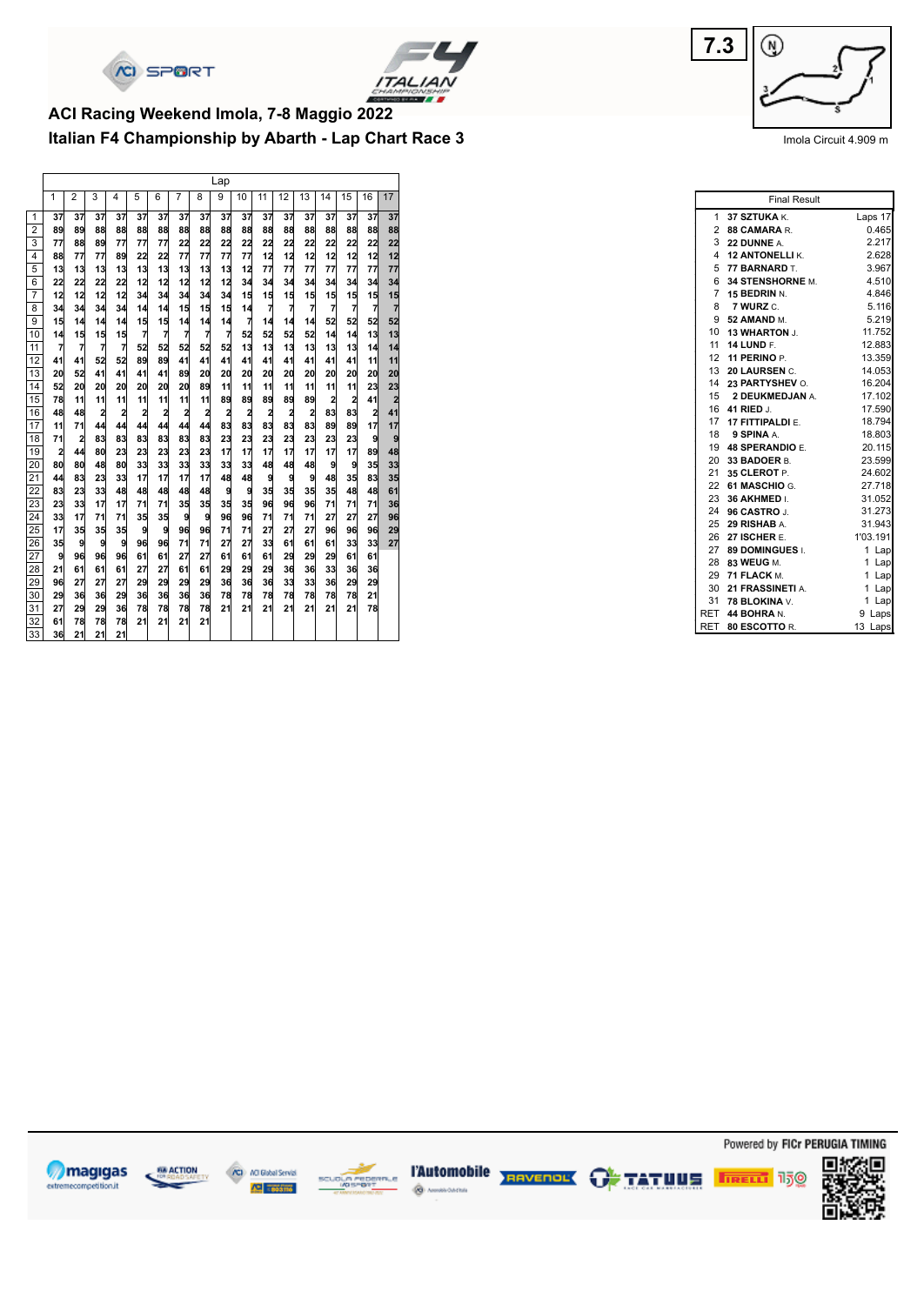





## **Italian F4 Championship by Abarth - Best Sectors & Speed Race 3** Imola Circuit 4.909 m **ACI Racing Weekend Imola, 7-8 Maggio 2022**

|                              |                                                   | <b>RESULTS</b>   |                                    |                                                |                  |                     |                  |                                                    |                  | <b>SPEED</b>        |                                         |                  |
|------------------------------|---------------------------------------------------|------------------|------------------------------------|------------------------------------------------|------------------|---------------------|------------------|----------------------------------------------------|------------------|---------------------|-----------------------------------------|------------------|
| $\mathbf{1}$                 | 37 SZTUKA Kacper                                  |                  | Tatuus F.4 T421                    |                                                | Laps 17          |                     | $\mathbf{1}$     | 23 PARTYSHEV Oleksandr                             |                  |                     | Tatuus F.4 T421                         | 240,5            |
| $\overline{c}$               | 88 CAMARA Rafael                                  |                  | Tatuus F.4 T421                    |                                                | 0.465            |                     | $\overline{c}$   | 52 AMAND Marcus                                    |                  |                     | Tatuus F.4 T421                         | 237,9            |
| 3                            | 22 DUNNE Alexander                                |                  | Tatuus F.4 T421                    |                                                | 2.217            |                     | 3                | 35 CLEROT Pedro                                    |                  |                     | Tatuus F.4 T421                         | 237,9            |
| $\overline{4}$               | <b>12 ANTONELLI Kimi</b>                          |                  | Tatuus F.4 T421                    |                                                | 2.628            |                     | $\boldsymbol{4}$ | 12 ANTONELLI Kimi                                  |                  |                     | Tatuus F.4 T421                         | 237,9            |
| $\sqrt{5}$                   | 77 BARNARD Taylor                                 |                  | Tatuus F.4 T421                    |                                                | 3.967            |                     | 5                | 44 <b>BOHRA</b> Nikhil                             |                  |                     | Tatuus F.4 T421                         | 237,9            |
| 6                            | <b>34 STENSHORNE Martinius</b>                    |                  | Tatuus F.4 T421                    |                                                | 4.510            |                     | 6                | 27 ISCHER Ethan                                    |                  |                     | Tatuus F.4 T421                         | 236,8            |
| $\overline{7}$               | 15 BEDRIN Nikita                                  |                  | Tatuus F.4 T421                    |                                                | 4.846            |                     | $\overline{7}$   | 2 DEUKMEDJAN Arias                                 |                  |                     | Tatuus F.4 T421                         | 236,3            |
| 8<br>9                       | 7 WURZ Charlie                                    |                  | Tatuus F.4 T421                    |                                                | 5.116            |                     | 8<br>9           | 9 SPINA Alfio Andrea<br>78 <b>BLOKINA</b> Viktoria |                  |                     | Tatuus F.4 T421<br>Tatuus F.4 T421      | 236,3<br>235,8   |
| 10                           | 52 AMAND Marcus<br>13 WHARTON James Anthony       |                  | Tatuus F.4 T421<br>Tatuus F.4 T421 |                                                | 5.219<br>11.752  |                     | 10               | 7 WURZ Charlie                                     |                  |                     | Tatuus F.4 T421                         | 235,8            |
| 11                           | 14 LUND Frederik                                  |                  | Tatuus F.4 T421                    |                                                | 12.883           |                     | 11               | 22 DUNNE Alexander                                 |                  |                     | Tatuus F.4 T421                         | 235,8            |
| 12                           | 11 PERINO Pedro                                   |                  | Tatuus F.4 T421                    |                                                | 13.359           |                     | 12               | 96 CASTRO Jules                                    |                  |                     | Tatuus F.4 T421                         | 235,3            |
| 13                           | 20 LAURSEN Conrad                                 |                  | Tatuus F.4 T421                    |                                                | 14.053           |                     | 13               | 21 FRASSINETI Andrea                               |                  |                     | Tatuus F.4 T421                         | 234,8            |
| 14                           | 23 PARTYSHEV Oleksandr                            |                  | Tatuus F.4 T421                    |                                                | 16.204           |                     | 14               | 11 PERINO Pedro                                    |                  |                     | Tatuus F.4 T421                         | 234,8            |
| 15                           | 2 DEUKMEDJAN Arias                                |                  | Tatuus F.4 T421                    |                                                | 17.102           |                     | 15               | 41 RIED Jonas                                      |                  |                     | Tatuus F.4 T421                         | 234,8            |
| 16                           | 41 RIED Jonas                                     |                  | Tatuus F.4 T421                    |                                                | 17.590           |                     | 16               | 34 STENSHORNE Martinius                            |                  |                     | Tatuus F.4 T421                         | 234,8            |
| 17                           | 17 FITTIPALDI Emerson Jr.                         |                  | Tatuus F.4 T421                    |                                                | 18.794           |                     | 17               | 33 BADOER Brando                                   |                  |                     | Tatuus F.4 T421                         | 234,3            |
| 18                           | 9 SPINA Alfio Andrea                              |                  | Tatuus F.4 T421                    |                                                | 18.803           |                     | 18               | 88 CAMARA Rafael                                   |                  |                     | Tatuus F.4 T421                         | 233,8            |
| 19                           | <b>48 SPERANDIO Elia</b>                          |                  | Tatuus F.4 T421                    |                                                | 20.115           |                     | 19               | 14 LUND Frederik                                   |                  |                     | Tatuus F.4 T421                         | 233,8            |
| 20                           | 33 BADOER Brando                                  |                  | Tatuus F.4 T421                    |                                                | 23.599           |                     | 20               | 83 WEUG Maya                                       |                  |                     | Tatuus F.4 T421                         | 233,8            |
| 21                           | 35 CLEROT Pedro                                   |                  | Tatuus F.4 T421                    |                                                | 24.602           |                     | 21               | 17 FITTIPALDI Emerson Jr.                          |                  |                     | Tatuus F.4 T421                         | 233,3            |
| 22                           | 61 MASCHIO Giovanni                               |                  | Tatuus F.4 T421                    |                                                | 27.718           |                     | 22               | 89 DOMINGUES Ivan Franco                           |                  |                     | Tatuus F.4 T421                         | 233,3            |
| 23                           | 36 AKHMED Ismail                                  |                  | Tatuus F.4 T421                    |                                                | 31.052           |                     | 23               | 15 <b>BEDRIN</b> Nikita                            |                  |                     | Tatuus F.4 T421                         | 233,3            |
| 24<br>25                     | 96 CASTRO Jules<br>29 RISHAB Anandraj Jain        |                  | Tatuus F.4 T421<br>Tatuus F.4 T421 |                                                | 31.273<br>31.943 |                     | 24               | 20 LAURSEN Conrad                                  |                  |                     | Tatuus F.4 T421                         | 233,3            |
| 26                           | 27 ISCHER Ethan                                   |                  | Tatuus F.4 T421                    |                                                | 1'03.191         |                     | 25<br>26         | 13 WHARTON James Anthony                           |                  |                     | Tatuus F.4 T421<br>Tatuus F.4 T421      | 233,3<br>233,3   |
| 27                           | 89 DOMINGUES Ivan Franco                          |                  | Tatuus F.4 T421                    |                                                | 1 Lap            |                     | 27               | 71 FLACK Marcos<br>48 SPERANDIO Elia               |                  |                     | Tatuus F.4 T421                         | 231,8            |
| 28                           | 83 WEUG Maya                                      |                  | Tatuus F.4 T421                    |                                                | 1 Lap            |                     | 28               | 80 ESCOTTO Ricardo                                 |                  |                     | Tatuus F.4 T421                         | 230,3            |
| 29                           | 71 FLACK Marcos                                   |                  | Tatuus F.4 T421                    |                                                | 1 Lap            |                     | 29               | 36 AKHMED Ismail                                   |                  |                     | Tatuus F.4 T421                         | 229,3            |
| 30                           | 21 FRASSINETI Andrea                              |                  | Tatuus F.4 T421                    |                                                | 1 Lap            |                     | 30               | 29 RISHAB Anandraj Jain                            |                  |                     | Tatuus F.4 T421                         | 228,3            |
| 31                           | 78 BLOKINA Viktoria                               |                  | Tatuus F.4 T421                    |                                                | 1 Lap            |                     | 31               | 77 <b>BARNARD</b> Taylor                           |                  |                     | Tatuus F.4 T421                         | 228,3            |
| <b>RET</b>                   | 44 BOHRA Nikhil                                   |                  | Tatuus F.4 T421                    |                                                | 9 Laps           |                     | 32               | 61 MASCHIO Giovanni                                |                  |                     | Tatuus F.4 T421                         | 228,3            |
|                              |                                                   |                  |                                    |                                                |                  |                     |                  |                                                    |                  |                     |                                         |                  |
| RET                          | 80 ESCOTTO Ricardo                                | Tatuus F.4 T421  |                                    |                                                | 13 Laps          |                     | 33               | 37 SZTUKA Kacper                                   |                  |                     | Tatuus F.4 T421                         | 225,9            |
|                              | <b>SEG. 1</b>                                     |                  |                                    | <b>SEG. 2</b>                                  |                  |                     |                  | SEG.3                                              |                  |                     | SEG. 4                                  |                  |
| $\mathbf{1}$                 | 12 ANTONELLI Kimi                                 | 22.778           | $\mathbf{1}$                       | 88 CAMARA Rafael                               | 33.944           | $\mathbf{1}$        |                  | 12 ANTONELLI Kimi                                  | 30.055           | $\mathbf{1}$        | 88 CAMARA Rafael                        | 18.909           |
| $\overline{c}$               | 52 AMAND Marcus                                   | 22.824           | $\overline{c}$                     | 12 ANTONELLI Kimi                              | 33.963           | $\overline{c}$      |                  | 88 CAMARA Rafael                                   | 30.087           | $\overline{c}$      | 22 DUNNE Alexander                      | 18.915           |
| 3                            | 34 STENSHORNE Martinius                           | 22.834           | 3                                  | 37 SZTUKA Kacper                               | 34.057           | 3                   |                  | 37 SZTUKA Kacper                                   | 30.144           | 3                   | 52 AMAND Marcus                         | 18.918           |
| $\overline{4}$               | 7 WURZ Charlie                                    | 22.881           | $\overline{4}$                     | 22 DUNNE Alexander                             | 34.132           | $\overline{4}$      |                  | 22 DUNNE Alexander                                 | 30.160           | $\overline{4}$      | 34 STENSHORNE Martinius                 | 18.950           |
| $\sqrt{5}$                   | 88 CAMARA Rafael                                  | 22.891           | 5                                  | 13 WHARTON James Anthon                        | 34.157           | $\sqrt{5}$          |                  | 77 <b>BARNARD</b> Taylor                           | 30.224           | 5                   | 13 WHARTON James Anthon                 | 18.964           |
| $\epsilon$<br>$\overline{7}$ | 15 BEDRIN Nikita                                  | 22.909           | 6<br>$\overline{7}$                | 34 STENSHORNE Martinius                        | 34.225           | 6<br>$\overline{7}$ |                  | 34 STENSHORNE Martinius                            | 30.225           | 6<br>$\overline{7}$ | 12 ANTONELLI Kimi                       | 18.965           |
| 8                            | 22 DUNNE Alexander<br>77 <b>BARNARD</b> Taylor    | 22.912<br>22.973 | 8                                  | 77 <b>BARNARD</b> Taylor<br>2 DEUKMEDJAN Arias | 34.250<br>34.351 | 8                   |                  | 15 <b>BEDRIN</b> Nikita<br>13 WHARTON James Anthon | 30.240<br>30.262 | 8                   | 37 SZTUKA Kacper<br>7 WURZ Charlie      | 18.972<br>19.037 |
| 9                            | 37 SZTUKA Kacper                                  | 22.981           | 9                                  | 52 AMAND Marcus                                | 34.368           | 9                   |                  | 7 WURZ Charlie                                     | 30.353           | 9                   | 33 BADOER Brando                        | 19.050           |
| 10                           | 11 PERINO Pedro                                   | 23.008           | 10                                 | 15 <b>BEDRIN</b> Nikita                        | 34.381           | 10                  |                  | 52 AMAND Marcus                                    | 30.384           | 10                  | 2 DEUKMEDJAN Arias                      | 19.071           |
| 11                           | 44 BOHRA Nikhil                                   | 23.038           | 11                                 | 7 WURZ Charlie                                 | 34.456           | 11                  |                  | 14 LUND Frederik                                   | 30.391           | 11                  | 14 LUND Frederik                        | 19.073           |
| 12                           | 33 BADOER Brando                                  | 23.038           | $12\,$                             | 44 BOHRA Nikhil                                | 34.457           | 12                  |                  | 33 BADOER Brando                                   | 30.460           | 12                  | 11 PERINO Pedro                         | 19.079           |
| 13                           | 83 WEUG Maya                                      | 23.044           | 13                                 | 33 BADOER Brando                               | 34.470           | 13                  |                  | 20 LAURSEN Conrad                                  | 30.485           | 13                  | 83 WEUG Maya                            | 19.089           |
| 14<br>15                     | 14 LUND Frederik                                  | 23.060           | 14<br>15                           | 20 LAURSEN Conrad                              | 34.479           | 14<br>15            |                  | 17 FITTIPALDI Emerson Jr.                          | 30.498           | 14<br>15            | 17 FITTIPALDI Emerson Jr.               | 19.099           |
| 16                           | 9 SPINA Alfio Andrea                              | 23.068           | 16                                 | 17 FITTIPALDI Emerson Jr.                      | 34.482           | 16                  |                  | 23 PARTYSHEV Oleksandr                             | 30.510           | 16                  | 9 SPINA Alfio Andrea                    | 19.101<br>19.103 |
| 17                           | 13 WHARTON James Anthon<br>23 PARTYSHEV Oleksandr | 23.073<br>23.082 | 17                                 | 96 CASTRO Jules<br>14 LUND Frederik            | 34.520<br>34.557 | 17                  |                  | 83 WEUG Maya<br>41 RIED Jonas                      | 30.537<br>30.556 | 17                  | 15 BEDRIN Nikita<br>44 BOHRA Nikhil     | 19.116           |
| 18                           | 2 DEUKMEDJAN Arias                                | 23.083           | 18                                 | 83 WEUG Mava                                   | 34.570           | 18                  |                  | 44 BOHRA Nikhil                                    | 30.582           | 18                  | 20 LAURSEN Conrad                       | 19.127           |
| 19                           | 96 CASTRO Jules                                   | 23.095           | 19                                 | 11 PERINO Pedro                                | 34.588           | 19                  |                  | 11 PERINO Pedro                                    | 30.613           | 19                  | 77 BARNARD Taylor                       | 19.129           |
| 20                           | 20 LAURSEN Conrad                                 | 23.110           | 20                                 | 89 DOMINGUES Ivan Franco                       | 34.595           | 20                  |                  | 89 DOMINGUES Ivan Franco                           | 30.614           | 20                  | 96 CASTRO Jules                         | 19.157           |
| 21                           | 21 FRASSINETI Andrea                              | 23.114           | 21                                 | 23 PARTYSHEV Oleksandr                         | 34.602           | 21                  |                  | 2 DEUKMEDJAN Arias                                 | 30.617           | 21                  | 41 RIED Jonas                           | 19.159           |
| 22                           | 17 FITTIPALDI Emerson Jr.                         | 23.122           | 22                                 | 71 FLACK Marcos                                | 34.627           | 22                  |                  | 9 SPINA Alfio Andrea                               | 30.675           | 22                  | 23 PARTYSHEV Oleksandr                  | 19.160           |
| 23<br>24                     | 35 CLEROT Pedro<br>78 BLOKINA Viktoria            | 23.148           | 23<br>24                           | 41 RIED Jonas                                  | 34.630           | 23<br>24            |                  | 35 CLEROT Pedro<br>96 CASTRO Jules                 | 30.732           | 23<br>24            | 89 DOMINGUES Ivan Franco                | 19.165<br>19.171 |
| 25                           | 41 RIED Jonas                                     | 23.199<br>23.221 | 25                                 | 78 BLOKINA Viktoria<br>21 FRASSINETI Andrea    | 34.673<br>34.702 | 25                  |                  | 21 FRASSINETI Andrea                               | 30.751<br>30.769 | 25                  | 35 CLEROT Pedro<br>71 FLACK Marcos      | 19.199           |
| 26                           | 89 DOMINGUES Ivan Franco                          | 23.233           | 26                                 | 9 SPINA Alfio Andrea                           | 34.753           | 26                  |                  | 48 SPERANDIO Elia                                  | 30.775           | 26                  | 21 FRASSINETI Andrea                    | 19.221           |
| 27                           | 71 FLACK Marcos                                   | 23.240           | 27                                 | 48 SPERANDIO Elia                              | 34.808           | $27\,$              |                  | 80 ESCOTTO Ricardo                                 | 30.782           | 27                  | 80 ESCOTTO Ricardo                      | 19.292           |
| 28                           | 48 SPERANDIO Elia                                 | 23.240           | 28                                 | 27 ISCHER Ethan                                | 34.813           | 28                  |                  | 27 ISCHER Ethan                                    | 30.836           | 28                  | 78 BLOKINA Viktoria                     | 19.319           |
| 29                           | 27 ISCHER Ethan                                   | 23.264           | 29                                 | 80 ESCOTTO Ricardo                             | 34.836           | 29                  |                  | 71 FLACK Marcos                                    | 30.837           | 29                  | 48 SPERANDIO Elia                       | 19.321           |
| 30                           | 61 MASCHIO Giovanni                               | 23.403           | 30                                 | 35 CLEROT Pedro                                | 34.850           | 30                  |                  | 78 BLOKINA Viktoria                                | 31.034           | 30                  | 27 ISCHER Ethan                         | 19.358           |
| 31<br>32                     | 36 AKHMED Ismail<br>29 RISHAB Anandraj Jain       | 23.540<br>23.600 | 31<br>32                           | 29 RISHAB Anandraj Jain<br>61 MASCHIO Giovanni | 35.223<br>35.324 | 31<br>32            |                  | 61 MASCHIO Giovanni<br>29 RISHAB Anandraj Jain     | 31.191<br>31.248 | 31<br>32            | 61 MASCHIO Giovanni<br>36 AKHMED Ismail | 19.546<br>19.615 |

08/05/2022











Powered by FICr PERUGIA TIMING

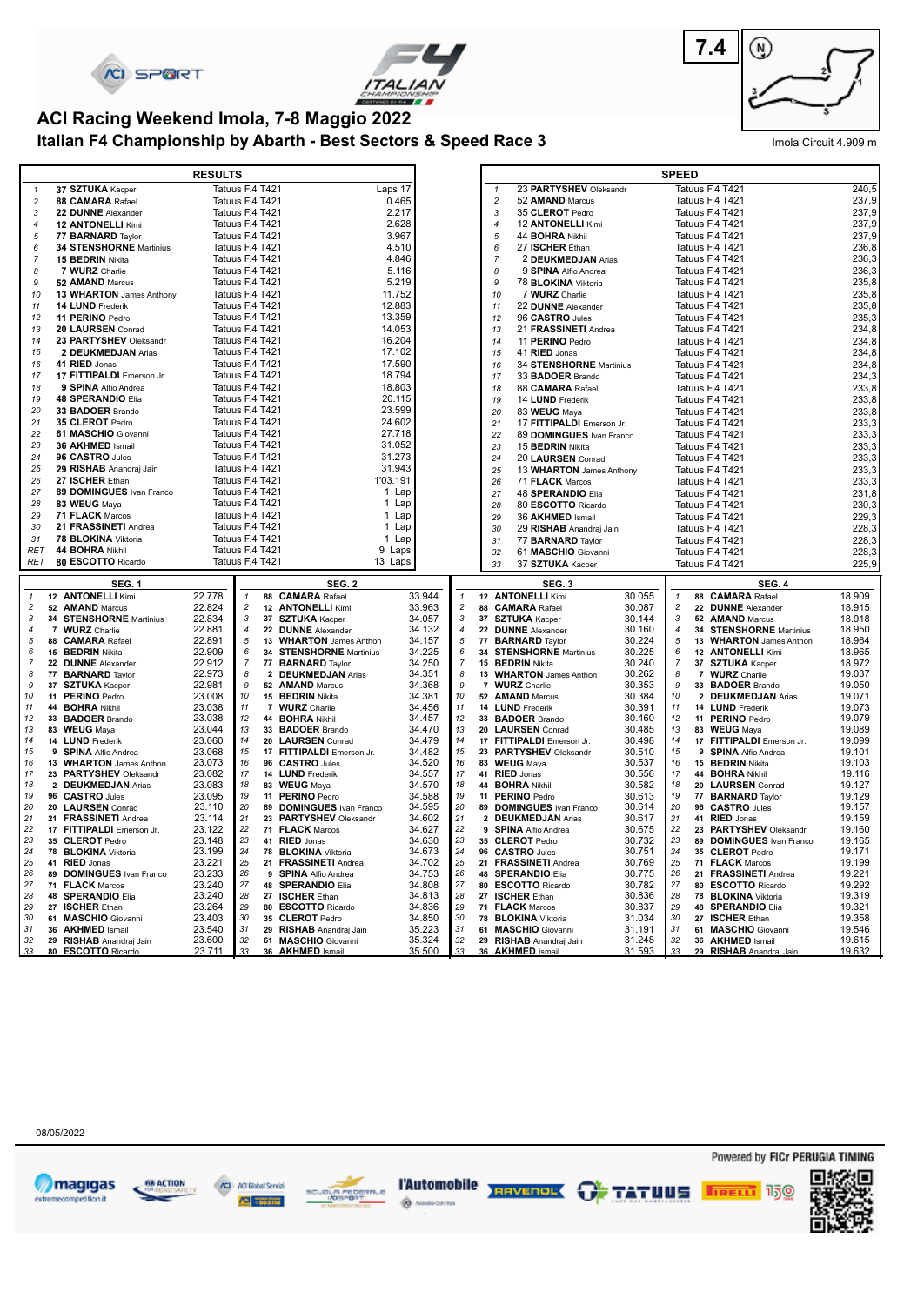|                                |                       | <b>CI SPORT</b>  |                                                                                                                |                  |                      |                | ITALIAN                      |                             |                  |                  |                            |                  |                      |                | 21                              |
|--------------------------------|-----------------------|------------------|----------------------------------------------------------------------------------------------------------------|------------------|----------------------|----------------|------------------------------|-----------------------------|------------------|------------------|----------------------------|------------------|----------------------|----------------|---------------------------------|
|                                |                       |                  | ACI Racing Weekend Imola, 7-8 Maggio 2022<br>Italian F4 Championship by Abarth - Chronological Analysis Race 3 |                  |                      |                |                              |                             |                  |                  |                            |                  |                      |                | Imola Circuit 4.909 m           |
|                                | Start at 17:38'50.929 |                  |                                                                                                                |                  |                      |                |                              |                             |                  |                  |                            |                  |                      |                | 1/6                             |
|                                |                       |                  | 2 A. DEUKMEDJAN (1'47.403)                                                                                     |                  |                      |                |                              | $\sqrt{2}$                  | 23.752           | 35.469           | 31.004                     | 19.328           | 1'49.553             | 233,3          | 17:42'38.626                    |
| Lap                            | Seg.1                 | Seg.2            | Seg.3                                                                                                          | Seg.4            | Lap Time             | km/h           | Local Time                   | $\ensuremath{\mathsf{3}}$   | 23.172           | 34.945           | 30.825                     | 19.179           | 1'48.121             | 232,3          | 17:44'26.747                    |
| $\mathbf{1}$                   |                       | 37.220           | 32.072                                                                                                         | 19.454           | 1'58.900             | 192,5          | 17:40'49.829                 | $\overline{4}$              | 23.008           | 34.731           | 30.882                     | 19.125           | 1'47.746             | 229,8          | 17:46'14.493                    |
| $\mathbf 2$                    | 23.685                | 36.044           | 31.080                                                                                                         | 19.223           | 1'50.032             | 235,3          | 17:42'39.861                 | 5                           | 23.178           | 34.600           | 30.857                     | 19.118           | 1'47.753             | 229,8          | 17:48'02.246                    |
| 3                              | 23.589                | 35.199           | 30.826                                                                                                         | 19.187           | 1'48.801             | 231,3          | 17:44'28.662                 | 6                           | 23.064           | 34.588           | 30.751                     | 19.136           | 1'47.539             | 232,3          | 17:49'49.785                    |
| $\overline{4}$                 | 23.278                | 34.351           | 30.827                                                                                                         | 19.101           | 1'47.557             | 225,9          | 17:46'16.219                 | $\overline{7}$<br>8         | 23.494<br>23.685 | 35.365<br>35.249 | 31.330<br>30.834           | 19.489<br>19.079 | 1'49.678<br>1'48.847 | 234,8<br>229,3 | 17:51'39.463<br>17:53'28.310    |
| 5<br>6                         | 23.174                | 34.386           | 30.722                                                                                                         | 19.121           | 1'47.403             | 227,4          | 17:48'03.622<br>17:49'51.082 | 9                           | 23.188           | 34.664           | 30.784                     | 19.305           | 1'47.941             | 230,8          | 17:55'16.251                    |
| $\overline{7}$                 | 23.297<br>23.083      | 34.389<br>34.748 | 30.703<br>31.532                                                                                               | 19.071<br>19.324 | 1'47.460<br>1'48.687 | 227,8<br>227,8 | 17:51'39.769                 | 10                          | 23.279           | 34.663           | 30.806                     | 19.218           | 1'47.966             | 228,8          | 17:57'04.217                    |
| 8                              | 23.643                | 35.468           | 30.788                                                                                                         | 19.405           | 1'49.304             | 234,8          | 17:53'29.073                 | 11                          | 23.242           | 34.595           | 32.808                     | 19.835           | 1'50.480             | 228,3          | 17:58'54.697                    |
| 9                              | 24.092                | 34.500           | 30.617                                                                                                         | 19.106           | 1'48.315             | 229,8          | 17:55'17.388                 | 12                          | 26.369           | 49.694           | 44.747                     | 28.459           | 2'29.269             | 227,8          | 18:01'23.966                    |
| 10                             | 23.181                | 34.881           | 30.813                                                                                                         | 19.210           | 1'48.085             | 230,3          | 17:57'05.473                 | 13                          | 36.026           | 45.658           | 49.068                     | 19.388           | 2'30.140             | 107,0          | 18:03'54.106                    |
| 11                             | 23.397                | 34.829           | 33.787                                                                                                         | 21.494           | 1'53.507             | 231,8          | 17:58'58.980                 | 14                          | 23.329           | 35.451           | 31.098                     | 19.086           | 1'48.964             | 233,8          | 18:05'43.070                    |
| 12                             | 24.460                | 48.526           | 44.860                                                                                                         | 29.368           | 2'27.214             | 222,7          | 18:01'26.194                 | 15                          | 23.125           | 35.384           | 31.289                     | 19.281           | 1'49.079             | 233,3          | 18:07'32.149                    |
| 13                             | 35.215                | 45.322           | 48.590                                                                                                         | 19.470           | 2'28.597             | 110,7          | 18:03'54.791                 | 16                          | 23.215           | 35.680           | 30.782                     | 19.160           | 1'48.837             | 233,3          | 18:09'20.986                    |
| 14                             | 23.896                | 34.910           | 30.868                                                                                                         | 19.356           | 1'49.030             | 228,8          | 18:05'43.821                 | 17                          | 23.335           | 35.219           | 30.613                     | 19.129           | 1'48.296             | 231,3          | 18:11'09.282                    |
| 15                             | 23.394                | 34.610           | 31.259                                                                                                         | 19.428           | 1'48.691             | 227,4          | 18:07'32.512                 |                             |                  |                  |                            |                  |                      |                | Race Time 32'18.353             |
| 16<br>17                       | 24.036<br>23.552      | 35.155<br>35.441 | 31.551<br>30.794                                                                                               | 20.794<br>19.190 | 1'51.536<br>1'48.977 | 230,3<br>236,3 | 18:09'24.048<br>18:11'13.025 |                             |                  |                  | 12 K. ANTONELLI (1'46.307) |                  |                      |                |                                 |
|                                |                       |                  |                                                                                                                |                  |                      |                | Race Time 32'22.096          | Lap                         | Seg.1            | Seg.2            | Seg.3                      | Seg.4            | Lap Time             | km/h           | Local Time<br>17:40'44.744      |
|                                |                       |                  |                                                                                                                |                  |                      |                |                              | $\mathbf{1}$<br>$\mathbf 2$ | 24.207           | 36.400<br>35.171 | 30.843<br>30.720           | 19.037<br>18.992 | 1'53.815<br>1'49.090 | 178,2<br>234,3 | 17:42'33.834                    |
|                                |                       |                  | 7 C. WURZ (1'46.826)                                                                                           | Seg.4            |                      |                | Local Time                   | $\ensuremath{\mathsf{3}}$   | 23.163           | 34.717           | 30.315                     | 19.032           | 1'47.227             | 234,8          | 17:44'21.061                    |
| Lap<br>$\mathbf{1}$            | Seg.1                 | Seg.2<br>36.845  | Seg.3<br>31.114                                                                                                | 19.341           | Lap Time<br>1'55.749 | km/h<br>182,1  | 17:40'46.678                 | $\overline{4}$              | 23.160           | 34.953           | 30.427                     | 19.128           | 1'47.668             | 230,3          | 17:46'08.729                    |
| $\overline{2}$                 | 23.444                | 35.660           | 31.012                                                                                                         | 19.162           | 1'49.278             | 235,8          | 17:42'35.956                 | 5                           | 23.093           | 35.232           | 30.268                     | 18.965           | 1'47.558             | 237,4          | 17:47'56.287                    |
| 3                              | 22.999                | 34.952           | 30.573                                                                                                         | 19.106           | 1'47.630             | 233,8          | 17:44'23.586                 | 6                           | 23.022           | 34.497           | 30.315                     | 19.000           | 1'46.834             | 237,9          | 17:49'43.121                    |
| $\overline{4}$                 | 23.010                | 34.549           | 30.570                                                                                                         | 19.073           | 1'47.202             | 234,3          | 17:46'10.788                 | $\overline{7}$              | 23.191           | 34.382           | 30.156                     | 19.022           | 1'46.751             | 225,0          | 17:51'29.872                    |
| 5                              | 22.937                | 35.034           | 30.774                                                                                                         | 19.112           | 1'47.857             | 233,8          | 17:47'58.645                 | 8                           | 22.981           | 34.369           | 30.291                     | 19.007           | 1'46.648             | 235,8          | 17:53'16.520                    |
| 6                              | 23.014                | 34.624           | 30.353                                                                                                         | 19.076           | 1'47.067             | 232,3          | 17:49'45.712                 | 9                           | 23.010           | 34.385           | 30.132                     | 19.028           | 1'46.555             | 230,8          | 17:55'03.075                    |
| $\overline{7}$                 | 23.139                | 34.762           | 30.507                                                                                                         | 20.002           | 1'48.410             | 226,9          | 17:51'34.122                 | 10                          | 23.140           | 34.376           | 30.055                     | 19.399           | 1'46.970             | 234,3          | 17:56'50.045                    |
| 8                              | 23.470                | 35.349           | 30.360                                                                                                         | 19.080           | 1'48.259             | 230,3          | 17:53'22.381                 | 11<br>12                    | 22.778<br>35.478 | 33.963<br>51.497 | 30.557<br>45.147           | 19.009<br>27.069 | 1'46.307<br>2'39.191 | 231,3<br>179,7 | 17:58'36.352<br>18:01'15.543    |
| 9<br>10                        | 23.027<br>23.863      | 34.549<br>35.064 | 30.488<br>30.524                                                                                               | 19.078<br>19.383 | 1'47.142<br>1'48.834 | 232,3<br>223,6 | 17:55'09.523<br>17:56'58.357 | 13                          | 36.262           | 47.362           | 51.594                     | 19.415           | 2'34.633             | 108,4          | 18:03'50.176                    |
| 11                             | 23.810                | 34.470           | 30.503                                                                                                         | 19.652           | 1'48.435             | 224,1          | 17:58'46.792                 | 14                          | 23.141           | 34.597           | 30.473                     | 19.076           | 1'47.287             | 230,8          | 18:05'37.463                    |
| 12                             | 29.100                | 50.550           | 45.130                                                                                                         | 26.922           | 2'31.702             | 213,0          | 18:01'18.494                 | 15                          | 22.937           | 34.213           | 30.222                     | 19.258           | 1'46.630             | 229,3          | 18:07'24.093                    |
| 13                             | 36.598                | 46.856           | 50.485                                                                                                         | 19.480           | 2'33.419             | 123,6          | 18:03'51.913                 | 16                          | 23.046           | 34.478           | 30.112                     | 19.022           | 1'46.658             | 234,8          | 18:09'10.751                    |
| 14                             | 23.318                | 34.898           | 30.541                                                                                                         | 19.115           | 1'47.872             | 235,3          | 18:05'39.785                 | 17                          | 23.138           | 35.444           | 30.225                     | 18.993           | 1'47.800             | 227,4          | 18:10'58.551                    |
| 15                             | 23.013                | 34.548           | 30.406                                                                                                         | 19.102           | 1'47.069             | 232,3          | 18:07'26.854                 |                             |                  |                  |                            |                  |                      |                | Race Time 32'07.622 + 10.000Pen |
| 16                             | 22.935                | 34.456           | 30.398                                                                                                         | 19.037           | 1'46.826             | 232,3          | 18:09'13.680                 |                             |                  |                  | 13 J. WHARTON (1'46.529)   |                  |                      |                |                                 |
| 17                             | 22.881                | 34.533           | 30.566                                                                                                         | 19.379           | 1'47.359             | 231,8          | 18:11'01.039                 | Lap                         | Seg.1            | Seg.2            | Seg.3                      | Seg.4            | Lap Time             | km/h           | Local Time                      |
|                                |                       |                  |                                                                                                                |                  |                      |                | Race Time 32'10.110          | $\overline{1}$              |                  | 35.720           | 30.917                     | 19.236           | 1'53.270             | 174,8          | 17:40'44.199                    |
|                                |                       |                  | 9 A. SPINA (1'47.908)                                                                                          |                  |                      |                |                              | $\boldsymbol{2}$            | 23.465           | 34.678           | 30.716                     | 19.113           | 1'47.972             | 233,3          | 17:42'32.171                    |
| Lap                            | Seg.1                 | Seg.2            | Seg.3                                                                                                          | Seg.4            | Lap Time             | km/h           | Local Time                   | 3                           | 23.150           | 34.855           | 30.471                     | 19.498           | 1'47.974             | 233,3          | 17:44'20.145                    |
| $\mathbf{1}$                   |                       | 38.097           | 32.624                                                                                                         | 19.295           | 2'01.505             | 198,2          | 17:40'52.434                 | 4                           | 23.556           | 34.881           | 30.495                     | 19.145           | 1'48.077             | 213,4          | 17:46'08.222                    |
| $\sqrt{2}$                     | 23.699                | 36.461           | 31.547                                                                                                         | 19.133           | 1'50.840             | 233,8          | 17:42'43.274                 | 5<br>6                      | 23.502<br>23.146 | 34.918<br>34.265 | 30.386<br>30.424           | 19.017<br>18.993 | 1'47.823<br>1'46.828 | 229,3<br>226,4 | 17:47'56.045<br>17:49'42.873    |
| $\ensuremath{\mathsf{3}}$<br>4 | 23.120<br>23.406      | 35.921<br>35.295 | 31.985<br>31.142                                                                                               | 19.231<br>19.533 | 1'50.257<br>1'49.376 | 230,8<br>233,3 | 17:44'33.531<br>17:46'22.907 | $\boldsymbol{7}$            | 23.250           | 34.221           | 30.267                     | 18.968           | 1'46.706             | 223,6          | 17:51'29.579                    |
| 5                              | 23.144                | 35.905           | 30.770                                                                                                         | 19.101           | 1'48.920             | 236,3          | 17:48'11.827                 | 8                           | 23.100           | 34.221           | 30.348                     | 19.012           | 1'46.681             | 230,3          | 17:53'16.260                    |
| 6                              | 23.068                | 35.060           | 30.760                                                                                                         | 19.301           | 1'48.189             | 229,8          | 17:50'00.016                 | 9                           | 23.122           | 34.157           | 30.286                     | 18.964           | 1'46.529             | 230,3          | 17:55'02.789                    |
| $\boldsymbol{7}$               | 24.163                | 35.296           | 30.744                                                                                                         | 19.254           | 1'49.457             | 231,8          | 17:51'49.473                 | 10                          | 23.073           | 34.411           | 30.262                     | 28.104           | 1'55.850             | 229,3          | 17:56'58.639                    |
| 8                              | 23.408                | 35.277           | 30.675                                                                                                         | 19.280           | 1'48.640             | 231,3          | 17:53'38.113                 | 11                          | 24.015           | 35.744           | 32.639                     | 19.924           | 1'52.322             | 222,2          | 17:58'50.961                    |
| 9                              | 23.299                | 34.753           | 30.731                                                                                                         | 19.125           | 1'47.908             | 232,8          | 17:55'26.021                 | 12                          | 27.444           | 49.911           | 44.976                     | 27.095           | 2'29.426             | 226,4          | 18:01'20.387                    |
| 10                             | 23.408                | 34.931           | 30.676                                                                                                         | 19.154           | 1'48.169             | 227,8          | 17:57'14.190                 | 13                          | 36.523           | 46.756           | 49.729                     | 19.503           | 2'32.511             | 107,7          | 18:03'52.898                    |
| 11                             | 23.237                | 34.830           | 35.280                                                                                                         | 21.233           | 1'54.580             | 227,8          | 17:59'08.770                 | 14                          | 23.542           | 34.740           | 30.851                     | 19.336           | 1'48.469             | 229,3          | 18:05'41.367                    |
| 12                             | 26.493                | 39.721           | 44.322                                                                                                         | 30.180           | 2'20.716             | 190,1          | 18:01'29.486                 | 15                          | 23.680           | 35.815           | 30.744                     | 19.452           | 1'49.691             | 228,8          | 18:07'31.058                    |
| 13                             | 35.327                | 44.931           | 47.174                                                                                                         | 19.530           | 2'26.962             | 155,2          | 18:03'56.448                 | 16                          | 23.585<br>23.370 | 35.355<br>34.334 | 30.573<br>30.480           | 19.680<br>19.240 | 1'49.193<br>1'47.424 | 230,3<br>227,8 | 18:09'20.251<br>18:11'07.675    |
| 14                             | 23.520                | 35.621           | 31.184                                                                                                         | 19.254           | 1'49.579             | 231,3          | 18:05'46.027                 | 17                          |                  |                  |                            |                  |                      |                | Race Time 32'16.746             |
| 15<br>16                       | 23.193<br>23.264      | 35.045<br>35.705 | 30.837<br>31.262                                                                                               | 19.177<br>19.725 | 1'48.252<br>1'49.956 | 233,3<br>231,3 | 18:07'34.279<br>18:09'24.235 |                             |                  |                  |                            |                  |                      |                |                                 |
| 17                             | 23.707                | 36.058           | 30.892                                                                                                         | 19.834           | 1'50.491             | 223,1          | 18:11'14.726                 |                             |                  |                  | 14 F. LUND (1'47.168)      |                  |                      |                |                                 |
|                                |                       |                  |                                                                                                                |                  |                      |                | Race Time 32'23.797          | Lap<br>$\mathbf{1}$         | Seg.1            | Seg.2<br>37.269  | Seg.3                      | Seg.4<br>19.298  | Lap Time<br>1'55.496 | km/h<br>173,6  | Local Time<br>17:40'46.425      |
|                                |                       |                  |                                                                                                                |                  |                      |                |                              | $\boldsymbol{2}$            | 23.429           | 35.401           | 31.232<br>30.837           | 19.123           | 1'48.790             | 230,3          | 17:42'35.215                    |
|                                |                       |                  | 11 P. PERINO (1'47.539)                                                                                        |                  |                      |                |                              | $\ensuremath{\mathsf{3}}$   | 23.143           | 34.735           | 30.498                     | 19.138           | 1'47.514             | 230,8          | 17:44'22.729                    |
| Lap<br>$\mathbf{1}$            | Seg.1                 | Seg.2<br>37.331  | Seg.3<br>31.819                                                                                                | Seg.4<br>19.372  | Lap Time<br>1'58.144 | km/h<br>191,2  | Local Time<br>17:40'49.073   | 4                           | 23.147           | 34.557           | 30.391                     | 19.073           | 1'47.168             | 228,8          | 17:46'09.897                    |
|                                |                       |                  |                                                                                                                |                  |                      |                |                              |                             |                  |                  |                            |                  |                      |                |                                 |
|                                | 08/05/2022            |                  | P = Pits In/Out - C = Lap Time Cancelled                                                                       |                  |                      |                |                              |                             |                  |                  |                            |                  |                      |                | Powered by FICr PERUGIA TIMING  |













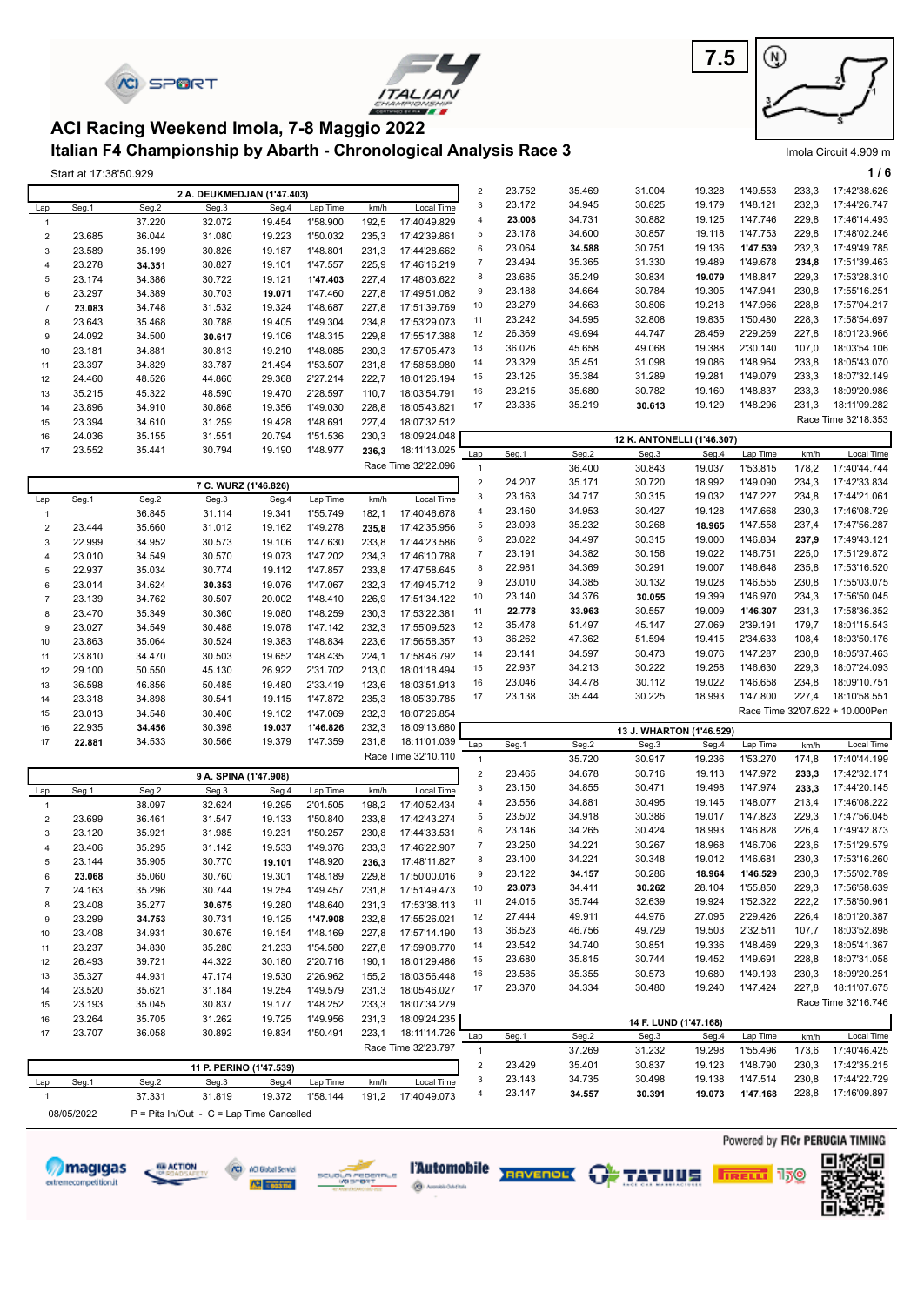|                     |                                 | <b><i>CI SPORT</i></b> |                                                                   |                  |                      |                |                              |                                |                  |                  |                                     | 7.5                | ⋓                      |                |                              |
|---------------------|---------------------------------|------------------------|-------------------------------------------------------------------|------------------|----------------------|----------------|------------------------------|--------------------------------|------------------|------------------|-------------------------------------|--------------------|------------------------|----------------|------------------------------|
|                     |                                 |                        | ACI Racing Weekend Imola, 7-8 Maggio 2022                         |                  |                      |                |                              |                                |                  |                  |                                     |                    |                        |                |                              |
|                     |                                 |                        | Italian F4 Championship by Abarth - Chronological Analysis Race 3 |                  |                      |                |                              |                                |                  |                  |                                     |                    |                        |                | Imola Circuit 4.909 m        |
| 5                   | Start at 17:38'50.929<br>23.060 | 34.806                 | 30.551                                                            | 19.170           | 1'47.587             | 229,3          | 17:47'57.484                 | 8                              | 23.265           | 34.479           | 30.701                              | 19.139             | 1'47.584               | 228,8          | 2/6<br>17:53'26.961          |
| 6                   | 23.176                          | 34.717                 | 30.567                                                            | 19.261           | 1'47.721             | 229,3          | 17:49'45.205                 | 9                              | 23.160           | 34.605           | 30.485                              | 19.127             | 1'47.377               | 228,3          | 17:55'14.338                 |
| $\overline{7}$      | 23.186                          | 34.676                 | 30.609                                                            | 20.041           | 1'48.512             | 227,8          | 17:51'33.717                 | 10                             | 23.224           | 34.590           | 30.941                              | 19.202             | 1'47.957               | 228,8          | 17:57'02.295                 |
| 8                   | 23.603                          | 34.852                 | 30.546                                                            | 19.158           | 1'48.159             | 222,7          | 17:53'21.876                 | 11                             | 23.169           | 34.650           | 33.097                              | 19.926             | 1'50.842               | 228,3          | 17:58'53.137                 |
| 9<br>10             | 23.157<br>23.944                | 34.607<br>34.914       | 30.466<br>30.592                                                  | 19.168<br>19.544 | 1'47.398<br>1'48.994 | 228,3<br>227,4 | 17:55'09.274<br>17:56'58.268 | 12<br>13                       | 26.994<br>36.098 | 49.904<br>46.128 | 44.682<br>49.319                    | 28.063<br>19.398   | 2'29.643<br>2'30.943   | 210,1<br>110,1 | 18:01'22.780<br>18:03'53.723 |
| 11                  | 24.060                          | 35.526                 | 31.366                                                            | 19.665           | 1'50.617             | 224,5          | 17:58'48.885                 | 14                             | 23.243           | 35.670           | 30.801                              | 19.255             | 1'48.969               | 231,3          | 18:05'42.692                 |
| 12                  | 28.239                          | 49.756                 | 45.199                                                            | 27.071           | 2'30.265             | 224,1          | 18:01'19.150                 | 15                             | 23.155           | 35.434           | 31.120                              | 19.304             | 1'49.013               | 231,3          | 18:07'31.705                 |
| 13                  | 36.599                          | 46.824                 | 50.159                                                            | 19.642           | 2'33.224             | 110,1          | 18:03'52.374                 | 16                             | 23.264           | 36.361           | 31.496                              | 19.419             | 1'50.540               | 233,3          | 18:09'22.245                 |
| 14                  | 23.674                          | 34.883                 | 30.897                                                            | 19.412           | 1'48.866             | 233,8          | 18:05'41.240                 | 17                             | 23.110           | 34.623           | 30.736                              | 19.262             | 1'47.731               | 227,4          | 18:11'09.976                 |
| 15                  | 23.747                          | 35.641                 | 30.754                                                            | 19.484           | 1'49.626             | 226,4          | 18:07'30.866                 |                                |                  |                  |                                     |                    |                        |                | Race Time 32'19.047          |
| 16<br>17            | 23.673<br>23.878                | 35.254<br>34.907       | 30.704<br>30.513                                                  | 19.776<br>19.235 | 1'49.407<br>1'48.533 | 227,8<br>214,3 | 18:09'20.273<br>18:11'08.806 |                                |                  |                  | 21 A. FRASSINETI (1'47.935)         |                    |                        |                |                              |
|                     |                                 |                        |                                                                   |                  |                      |                | Race Time 32'17.877          | Lap                            | Seg.1            | Seg.2            | Seg.3                               | Seg.4              | Lap Time               | km/h           | Local Time                   |
|                     |                                 |                        |                                                                   |                  |                      |                |                              | $\mathbf{1}$                   |                  | 38.077           | 33.140                              | 19.559             | 2'02.086               | 198,9          | 17:40'53.015                 |
| Lap                 | Seg.1                           | Seg.2                  | 15 N. BEDRIN (1'46.774)<br>Seg.3                                  | Seg.4            | Lap Time             | km/h           | Local Time                   | $\mathbf 2$<br>$\mathsf 3$     | 23.314<br>40.260 | 36.208<br>35.794 | 58.824<br>31.586                    | 1'48.123<br>19.519 | 3'46.469P<br>2'07.159P | 233,3<br>161,4 | 17:44'39.484<br>17:46'46.643 |
| $\mathbf{1}$        |                                 | 36.521                 | 30.800                                                            | 19.289           | 1'54.740             | 184,3          | 17:40'45.669                 | $\sqrt{4}$                     | 23.543           | 34.905           | 32.580                              | 19.325             | 1'50.353               | 225,5          | 17:48'36.996                 |
| $\sqrt{2}$          | 23.440                          | 36.400                 | 30.857                                                            | 19.272           | 1'49.969             | 231,8          | 17:42'35.638                 | 5                              | 23.405           | 34.884           | 31.083                              | 19.351             | 1'48.723               | 225,0          | 17:50'25.719                 |
| 3                   | 23.181                          | 34.639                 | 30.596                                                            | 19.210           | 1'47.626             | 230,3          | 17:44'23.264                 | 6                              | 23.162           | 34.702           | 30.811                              | 19.260             | 1'47.935               | 223,6          | 17:52'13.654                 |
| $\overline{4}$      | 22.999                          | 34.523                 | 30.472                                                            | 19.117           | 1'47.111             | 230,3          | 17:46'10.375                 | $\overline{7}$                 | 23.164           | 34.898           | 30.958                              | 19.221             | 1'48.241               | 226,4          | 17:54'01.895                 |
| 5                   | 22.909                          | 35.228                 | 30.511                                                            | 19.103           | 1'47.751             | 230,3          | 17:47'58.126                 | 8                              | 23.497           | 34.779           | 30.769                              | 19.267             | 1'48.312               | 226,4          | 17:55'50.207                 |
| 6<br>$\overline{7}$ | 22.951<br>23.164                | 34.530<br>34.620       | 30.485<br>30.462                                                  | 19.464<br>19.797 | 1'47.430<br>1'48.043 | 229,8          | 17:49'45.556<br>17:51'33.599 | 9<br>10                        | 23.249<br>23.674 | 34.904<br>35.664 | 31.495<br>31.544                    | 19.525<br>19.732   | 1'49.173<br>1'50.614   | 226,9<br>229,3 | 17:57'39.380<br>17:59'29.994 |
| 8                   | 23.407                          | 34.496                 | 30.525                                                            | 19.177           | 1'47.605             | 233,3<br>225,9 | 17:53'21.204                 | 11                             | 24.092           | 35.654           | 36.453                              | 30.006             | 2'06.205               | 224,5          | 18:01'36.199                 |
| 9                   | 23.111                          | 34.491                 | 30.589                                                            | 19.241           | 1'47.432             | 225,9          | 17:55'08.636                 | 12                             | 35.178           | 44.473           | 44.405                              | 19.905             | 2'23.961               | 127,7          | 18:04'00.160                 |
| 10                  | 23.193                          | 34.559                 | 30.472                                                            | 19.253           | 1'47.477             | 224,1          | 17:56'56.113                 | 13                             | 23.306           | 36.056           | 30.972                              | 19.257             | 1'49.591               | 232,8          | 18:05'49.751                 |
| 11                  | 23.192                          | 34.390                 | 30.640                                                            | 19.790           | 1'48.012             | 223,6          | 17:58'44.125                 | 14                             | 23.114           | 34.996           | 31.362                              | 19.310             | 1'48.782               | 229,8          | 18:07'38.533                 |
| 12                  | 30.958                          | 50.545                 | 45.363                                                            | 26.797           | 2'33.663             | 186,5          | 18:01'17.788                 | 15                             | 23.673           | 35.816           | 31.560                              | 19.809             | 1'50.858               | 234,8          | 18:09'29.391                 |
| 13                  | 36.633                          | 46.664                 | 50.958                                                            | 19.596           | 2'33.851             | 117,5          | 18:03'51.639                 | 16                             | 23.300           | 37.831           | 31.391                              | 19.330             | 1'51.852               | 234,3          | 18:11'21.243                 |
| 14<br>15            | 23.457<br>23.050                | 34.639<br>34.513       | 30.539<br>30.312                                                  | 19.151<br>19.171 | 1'47.786<br>1'47.046 | 229,3<br>227,4 | 18:05'39.425<br>18:07'26.471 |                                |                  |                  |                                     |                    |                        |                | Race Time 32'30.314          |
| 16                  | 23.028                          | 34.381                 | 30.240                                                            | 19.125           | 1'46.774             | 227,8          | 18:09'13.245                 |                                |                  |                  | 22 A. DUNNE (1'46.376)              |                    |                        |                |                              |
| 17                  | 22.915                          | 34.460                 | 30.542                                                            | 19.607           | 1'47.524             | 228,8          | 18:11'00.769                 | Lap                            | Seg.1            | Seg.2            | Seg.3                               | Seg.4              | Lap Time               | km/h           | Local Time                   |
|                     |                                 |                        |                                                                   |                  |                      |                | Race Time 32'09.840          | $\mathbf{1}$<br>$\overline{2}$ | 24.515           | 35.703<br>35.066 | 30.963<br>30.603                    | 19.123<br>19.099   | 1'53.449<br>1'49.283   | 182,7<br>234,8 | 17:40'44.378<br>17:42'33.661 |
|                     |                                 |                        | 17 E. FITTIPALDI (1'47.392)                                       |                  |                      |                |                              | 3                              | 23.235           | 34.452           | 30.411                              | 18.961             | 1'47.059               | 228,8          | 17:44'20.720                 |
| Lap                 | Seg.1                           | Seg.2                  | Seg.3                                                             | Seg.4            | Lap Time             | km/h           | Local Time                   | $\overline{4}$                 | 23.178           | 35.102           | 30.294                              | 19.149             | 1'47.723               | 230,3          | 17:46'08.443                 |
| $\overline{1}$      |                                 | 37.897                 | 32.755                                                            | 19.561           | 2'01.168             | 186,9          | 17:40'52.097                 | 5                              | 23.060           | 34.236           | 30.326                              | 18.969             | 1'46.591               | 235,8          | 17:47'55.034                 |
|                     | 23.654                          | 35.940                 | 31.149                                                            | 19.264           | 1'50.007             | 231,3          | 17:42'42.104                 |                                |                  |                  |                                     |                    |                        |                | 17:49'41.410                 |
| 3<br>$\overline{4}$ | 23.749<br>24.006                |                        |                                                                   |                  |                      |                |                              |                                | 22.912           | 34.289           | 30.260                              | 18.915             | 1'46.376               | 229,3          |                              |
| 5                   |                                 | 35.381                 | 31.165                                                            | 19.538           | 1'49.833             | 232,3          | 17:44'31.937                 | $\boldsymbol{7}$               | 22.968           | 34.189           | 30.363                              | 19.026             | 1'46.546               | 228,3          | 17:51'27.956                 |
| 6                   |                                 | 35.349                 | 30.873                                                            | 19.232           | 1'49.460             | 228,3          | 17:46'21.397                 | 8                              | 23.062           | 34.152           | 30.322                              | 18.942             | 1'46.478               | 224,5          | 17:53'14.434                 |
|                     | 23.335<br>23.202                | 34.622                 | 30.609                                                            | 19.123<br>19.289 | 1'47.689<br>1'47.665 | 231,3<br>230,3 | 17:48'09.086                 | 9<br>10                        | 23.068           | 34.132           | 30.266                              | 19.030<br>18.948   | 1'46.496<br>1'46.732   | 226,4<br>225,0 | 17:55'00.930<br>17:56'47.662 |
| $\overline{7}$      | 23.307                          | 34.676<br>34.482       | 30.498<br>30.738                                                  | 19.099           | 1'47.626             | 228,8          | 17:49'56.751<br>17:51'44.377 | 11                             | 23.193<br>23.079 | 34.330<br>34.206 | 30.261<br>30.303                    | 19.145             | 1'46.733               | 225,0          | 17:58'34.395                 |
| 8                   | 23.122                          | 34.599                 | 30.528                                                            | 19.143           | 1'47.392             | 225,9          | 17:53'31.769                 | 12                             | 36.937           | 51.590           | 44.981                              | 27.316             | 2'40.824               | 151,9          | 18:01'15.219                 |
| 9                   | 23.430                          | 35.033                 | 30.678                                                            | 19.104           | 1'48.245             | 229,8          | 17:55'20.014                 | 13                             | 36.023           | 47.391           | 51.876                              | 19.459             | 2'34.749               | 114,5          | 18:03'49.968                 |
| 10                  | 23.497                          | 34.839                 | 30.572                                                            | 19.198           | 1'48.106             | 228,3          | 17:57'08.120                 | 14                             | 23.097           | 34.517           | 30.434                              | 19.008             | 1'47.056               | 227,8          | 18:05'37.024                 |
| 11                  | 23.156                          | 34.822                 | 34.080                                                            | 20.763           | 1'52.821             | 231,3          | 17:59'00.941                 | 15                             | 23.005           | 34.215           | 30.412                              | 19.192             | 1'46.824               | 228,8          | 18:07'23.848                 |
| 12<br>13            | 24.803<br>35.198                | 47.768<br>45.329       | 44.807<br>48.057                                                  | 29.474<br>19.548 | 2'26.852<br>2'28.132 | 202,2<br>146,1 | 18:01'27.793<br>18:03'55.925 | 16<br>17                       | 23.156<br>23.306 | 34.324<br>35.155 | 30.165<br>30.160                    | 19.024<br>19.002   | 1'46.669<br>1'47.623   | 228,3<br>228,8 | 18:09'10.517<br>18:10'58.140 |
| 14                  | 23.471                          | 35.984                 | 31.078                                                            | 19.341           | 1'49.874             | 231,8          | 18:05'45.799                 |                                |                  |                  |                                     |                    |                        |                | Race Time 32'07.211          |
| 15                  | 23.204                          | 34.998                 | 30.687                                                            | 19.171           | 1'48.060             | 230,3          | 18:07'33.859                 |                                |                  |                  |                                     |                    |                        |                |                              |
| 16                  | 23.314                          | 35.713                 | 31.430                                                            | 19.814           | 1'50.271             | 233,3          | 18:09'24.130                 | Lap                            | Seg.1            | Seg.2            | 23 O. PARTYSHEV (1'47.584)<br>Seg.3 | Seg.4              | Lap Time               | km/h           | Local Time                   |
| 17                  | 23.707                          | 35.982                 | 30.979                                                            | 19.919           | 1'50.587             | 226,9          | 18:11'14.717                 | $\mathbf{1}$                   |                  | 37.800           | 32.317                              | 19.925             | 2'00.636               | 184,3          | 17:40'51.565                 |
|                     |                                 |                        |                                                                   |                  |                      |                | Race Time 32'23.788          | $\mathbf 2$                    | 23.792           | 35.439           | 31.004                              | 19.595             | 1'49.830               | 231,8          | 17:42'41.395                 |
|                     |                                 |                        | 20 C. LAURSEN (1'47.377)                                          |                  |                      |                |                              | $\ensuremath{\mathsf{3}}$      | 23.900           | 35.287           | 30.855                              | 19.922             | 1'49.964               | 240,5          | 17:44'31.359                 |
| Lap                 | Seg.1                           | Seg.2                  | Seg.3                                                             | Seg.4            | Lap Time             | km/h           | Local Time                   | 4                              | 23.775           | 34.654           | 30.635                              | 19.261             | 1'48.325               | 228,3          | 17:46'19.684                 |
| $\overline{1}$      |                                 | 36.938                 | 31.477                                                            | 19.361           | 1'56.676             | 187,5          | 17:40'47.605                 | 5                              | 23.082           | 34.701           | 30.742                              | 19.185             | 1'47.710               | 229,3          | 17:48'07.394                 |
| $\overline{c}$<br>3 | 25.202<br>23.291                | 35.188<br>34.650       | 30.801<br>30.588                                                  | 19.256<br>19.219 | 1'50.447<br>1'47.748 | 233,3<br>229,3 | 17:42'38.052<br>17:44'25.800 | 6<br>$\boldsymbol{7}$          | 23.161<br>23.379 | 34.669<br>34.652 | 30.681<br>30.572                    | 19.175<br>19.160   | 1'47.686<br>1'47.763   | 228,3<br>228,8 | 17:49'55.080<br>17:51'42.843 |
| $\overline{4}$      | 23.117                          | 34.662                 | 30.724                                                            | 19.260           | 1'47.763             | 229,3          | 17:46'13.563                 | 8                              | 23.113           | 34.721           | 30.510                              | 19.240             | 1'47.584               | 228,8          | 17:53'30.427                 |
| 5                   | 23.190                          | 34.838                 | 30.780                                                            | 19.255           | 1'48.063             | 230,8          | 17:48'01.626                 | 9                              | 23.780           | 35.263           | 31.083                              | 19.276             | 1'49.402               | 229,8          | 17:55'19.829                 |
| 6                   | 23.157                          | 34.581                 | 30.673                                                            | 19.487           | 1'47.898             | 229,3          | 17:49'49.524                 | 10                             | 23.456           | 34.602           | 30.577                              | 19.274             | 1'47.909               | 230,3          | 17:57'07.738                 |
| $\overline{7}$      | 23.605                          | 35.261                 | 31.254                                                            | 19.733           | 1'49.853             | 228,3          | 17:51'39.377                 | 11                             | 23.190           | 34.782           | 33.762                              | 20.911             | 1'52.645               | 227,8          | 17:59'00.383                 |











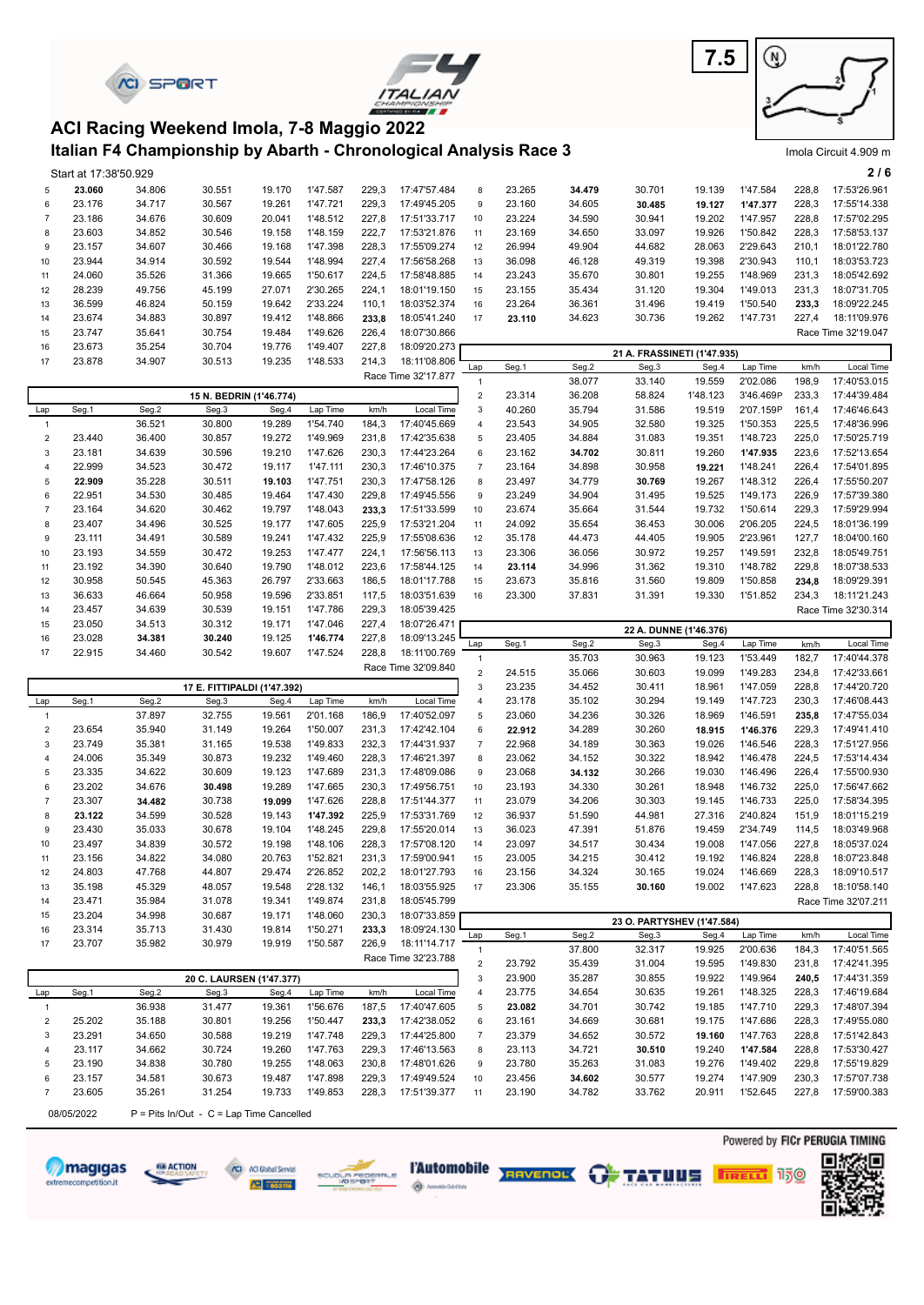





#### **Italian F4 Championship by Abarth - Chronological Analysis Race 3 ACI Racing Weekend Imola, 7-8 Maggio 2022**

|                         | Start at 17:38'50.929 |          |                         |        |           |       |                     |                |        |        |                             |        |          |       | 3/6                             |
|-------------------------|-----------------------|----------|-------------------------|--------|-----------|-------|---------------------|----------------|--------|--------|-----------------------------|--------|----------|-------|---------------------------------|
| 12                      | 24.729                | 47.776   | 44.909                  | 29.412 | 2'26.826  | 210,5 | 18:01'27.209        | 15             | 23.592 | 35.481 | 30.728                      | 19.291 | 1'49.092 | 232,3 | 18:07'40.603                    |
| 13                      | 35.123                | 45.453   | 48.260                  | 19.514 | 2'28.350  | 129,8 | 18:03'55.559        | 16             | 23.209 | 34.785 | 31.025                      | 19.503 | 1'48.522 | 226,4 | 18:09'29.125                    |
| 14                      | 23.501                | 35.993   | 31.161                  | 19.248 | 1'49.903  | 234,8 | 18:05'45.462        | 17             | 23.091 | 37.490 | 30.489                      | 19.327 | 1'50.397 | 228,3 | 18:11'19.522                    |
| 15                      | 23.176                | 34.908   | 30.660                  | 19.231 | 1'47.975  | 230,3 | 18:07'33.437        |                |        |        |                             |        |          |       | Race Time 32'28.593             |
| 16                      | 23.546                | 35.479   | 31.259                  | 19.751 | 1'50.035  | 235,3 | 18:09'23.472        |                |        |        | 34 M. STENSHORNE (1'46.677) |        |          |       |                                 |
| 17                      | 23.263                | 34.952   | 31.164                  | 19.276 | 1'48.655  | 227,4 | 18:11'12.127        | Lap            | Seg.1  | Seg.2  | Seg.3                       | Seg.4  | Lap Time | km/h  | Local Time                      |
|                         |                       |          |                         |        |           |       | Race Time 32'21.198 | $\overline{1}$ |        | 36.505 | 30.820                      | 19.169 | 1'54.372 | 180,3 | 17:40'45.301                    |
|                         |                       |          | 27 E. ISCHER (1'48.921) |        |           |       |                     | $\mathbf 2$    | 23.747 | 35.904 | 30.500                      | 19.155 | 1'49.306 | 232,8 | 17:42'34.607                    |
| Lap                     | Seg.1                 | Seg.2    | Seg.3                   | Seg.4  | Lap Time  | km/h  | Local Time          | 3              | 23.123 | 34.783 | 30.301                      | 19.007 | 1'47.214 | 230,3 | 17:44'21.821                    |
| $\mathbf{1}$            |                       | 38.139   | 32.770                  | 20.767 | 2'03.670  | 198,5 | 17:40'54.599        | $\overline{4}$ | 22.993 | 34.767 | 30.457                      | 19.145 | 1'47.362 | 230,8 | 17:46'09.183                    |
| $\overline{\mathbf{c}}$ | 24.453                | 36.281   | 32.076                  | 20.360 | 1'53.170  | 227,8 | 17:42'47.769        | 5              | 23.099 | 35.103 | 30.485                      | 19.019 | 1'47.706 | 233,8 | 17:47'56.889                    |
| 3                       | 23.625                | 36.003   | 31.434                  | 19.557 | 1'50.619  | 227,4 | 17:44'38.388        | 6              | 22.937 | 34.558 | 30.348                      | 19.016 | 1'46.859 | 232,3 | 17:49'43.748                    |
| 4                       | 23.892                | 35.420   | 31.478                  | 19.429 | 1'50.219  | 211,4 | 17:46'28.607        | $\overline{7}$ | 22.970 | 34.566 | 30.316                      | 18.950 | 1'46.802 | 232,3 | 17:51'30.550                    |
| 5                       | 23.376                | 36.007   | 31.286                  | 19.595 | 1'50.264  | 230,8 | 17:48'18.871        | 8              | 22.924 | 34.518 | 30.386                      | 19.004 | 1'46.832 | 232,8 | 17:53'17.382                    |
| 6                       | 23.563                | 35.842   | 31.223                  | 19.591 | 1'50.219  | 230,3 | 17:50'09.090        | 9              | 22.935 | 34.437 | 30.254                      | 19.053 | 1'46.679 | 232,3 | 17:55'04.061                    |
| $\overline{7}$          | 23.784                | 35.560   | 31.872                  | 19.437 | 1'50.653  | 218,6 | 17:51'59.743        | 10             | 23.078 | 34.559 | 30.225                      | 19.208 | 1'47.070 | 230,8 | 17:56'51.131                    |
| 8                       | 23.377                | 34.987   | 31.028                  | 19.529 | 1'48.921  | 225,9 | 17:53'48.664        | 11             | 22.940 | 34.225 | 30.367                      | 19.145 | 1'46.677 | 229,8 | 17:58'37.808                    |
| 9                       | 23.679                | 34.813   | 31.163                  | 19.496 | 1'49.151  | 225,9 | 17:55'37.815        | 12             | 35.586 | 51.657 | 45.219                      | 26.787 | 2'39.249 | 152,3 | 18:01'17.057                    |
| 10                      | 23.474                | 35.093   | 30.989                  | 19.457 | 1'49.013  | 226,4 | 17:57'26.828        | 13             | 36.066 | 47.187 | 51.301                      | 19.378 | 2'33.932 | 111,7 | 18:03'50.989                    |
| 11                      | 23.534                | 35.536   | 33.826                  | 20.397 | 1'53.293  | 225,5 | 17:59'20.121        | 14             | 23.266 | 34.997 | 30.359                      | 19.153 | 1'47.775 | 231,3 | 18:05'38.764                    |
| 12                      | 23.835                | 35.262   | 41.952                  | 31.234 | 2'12.283  | 224,1 | 18:01'32.404        | 15             | 22.948 | 34.493 | 30.347                      | 19.002 | 1'46.790 | 233,3 | 18:07'25.554                    |
| 13                      | 35.390                | 44.301   | 46.291                  | 19.571 | 2'25.553  | 156,7 | 18:03'57.957        | 16             | 22.956 | 34.619 | 30.327                      | 19.085 | 1'46.987 | 234,8 | 18:09'12.541                    |
| 14                      | 23.442                | 36.006   | 31.259                  | 19.379 | 1'50.086  | 234,3 | 18:05'48.043        | 17             | 22.834 | 34.701 | 30.938                      | 19.419 | 1'47.892 | 233,8 | 18:11'00.433                    |
| 15                      | 23.264                | 35.500   | 31.406                  | 19.454 | 1'49.624  | 232,8 | 18:07'37.667        |                |        |        |                             |        |          |       | Race Time 32'09.504             |
| 16                      | 23.690                | 35.043   | 30.836                  | 19.358 | 1'48.927  | 224,5 | 18:09'26.594        |                |        |        | 35 P. CLEROT (1'48.203)     |        |          |       |                                 |
| 17                      | 23.340                | 1'07.180 | 38.521                  | 23.479 | 2'32.520  | 236,8 | 18:11'59.114        | Lap            | Seg.1  | Seg.2  | Seg.3                       | Seg.4  | Lap Time | km/h  | Local Time                      |
|                         |                       |          |                         |        |           |       | Race Time 33'08.185 | $\overline{1}$ |        | 38.007 | 32.773                      | 19.528 | 2'01.396 | 189,5 | 17:40'52.325                    |
|                         |                       |          | 29 A. RISHAB (1'50.053) |        |           |       |                     | $\mathbf 2$    | 23.661 | 35.955 | 31.440                      | 19.213 | 1'50.269 | 237,9 | 17:42'42.594                    |
| Lap                     | Seg.1                 | Seg.2    | Seg.3                   | Seg.4  | Lap Time  | km/h  | Local Time          | 3              | 23.383 | 36.129 | 31.979                      | 19.171 | 1'50.662 | 233,8 | 17:44'33.256                    |
| $\mathbf{1}$            |                       | 37.613   | 32.717                  | 20.526 | 2'03.661  | 199,3 | 17:40'54.590        | $\overline{4}$ | 23.545 | 35.169 | 31.298                      | 19.384 | 1'49.396 | 227,4 | 17:46'22.652                    |
| $\overline{c}$          | 24.186                | 35.803   | 34.313                  | 20.054 | 1'54.356  | 226,4 | 17:42'48.946        | 5              | 23.148 | 35.274 | 30.837                      | 19.233 | 1'48.492 | 234,8 | 17:48'11.144                    |
| 3                       | 24.248                | 36.071   | 31.615                  | 19.776 | 1'51.710  | 226,9 | 17:44'40.656        | 6              | 23.349 | 35.017 | 30.921                      | 19.217 | 1'48.504 | 226,9 | 17:49'59.648                    |
| 4                       | 23.827                | 35.670   | 31.457                  | 19.844 | 1'50.798  | 225,9 | 17:46'31.454        | $\overline{7}$ | 24.290 | 35.202 | 30.898                      | 19.204 | 1'49.594 | 233,3 | 17:51'49.242                    |
| 5                       | 23.780                | 35.694   | 31.427                  | 19.777 | 1'50.678  | 225,9 | 17:48'22.132        | 8              | 23.571 | 34.850 | 30.969                      | 19.269 | 1'48.659 | 227,4 | 17:53'37.901                    |
| 6                       | 23.690                | 35.223   | 31.451                  | 19.689 | 1'50.053  | 225,0 | 17:50'12.185        | 9              | 23.649 | 35.127 | 30.732                      | 19.181 | 1'48.689 | 227,8 | 17:55'26.590                    |
| $\overline{7}$          | 23.600                | 35.242   | 31.548                  | 20.255 | 1'50.645  | 225,0 | 17:52'02.830        | 10             | 23.225 | 34.926 | 30.795                      | 19.257 | 1'48.203 | 230,8 | 17:57'14.793                    |
| 8                       | 23.835                | 35.441   | 31.307                  | 19.632 | 1'50.215  | 227,8 | 17:53'53.045        | 11             | 23.168 | 34.928 | 35.271                      | 21.189 | 1'54.556 | 230,8 | 17:59'09.349                    |
| 9                       | 26.067                | 36.582   | 31.678                  | 19.849 | 1'54.176  | 225,9 | 17:55'47.221        | 12             | 26.549 | 39.673 | 44.373                      | 30.416 | 2'21.011 | 200,0 | 18:01'30.360                    |
| 10                      | 24.196                | 35.741   | 31.435                  | 19.704 | 1'51.076  | 219,5 | 17:57'38.297        | 13             | 35.026 | 44.855 | 47.006                      | 19.392 | 2'26.279 | 154,5 | 18:03'56.639                    |
| 11                      | 23.746                | 35.545   | 32.220                  | 19.838 | 1'51.349  | 221,3 | 17:59'29.646        | 14             | 24.094 | 35.487 | 31.255                      | 19.361 | 1'50.197 | 228,8 | 18:05'46.836                    |
| 12                      | 24.128                | 35.534   | 36.114                  | 30.083 | 2'05.859  | 220,4 | 18:01'35.505        | 15             | 23.460 | 35.129 | 31.068                      | 19.197 | 1'48.854 | 231,8 | 18:07'35.690                    |
| 13                      | 35.488                | 44.339   | 44.583                  | 20.018 | 2'24.428  | 131,5 | 18:03'59.933        | 16             | 23.355 | 35.120 | 31.352                      | 19.474 | 1'49.301 | 228,8 | 18:09'24.991                    |
| 14                      | 23.977                | 36.154   | 31.571                  | 19.651 | 1'51.353  | 228,3 | 18:05'51.286        | 17             | 23.374 | 41.772 | 31.145                      | 19.243 | 1'55.534 | 235,8 | 18:11'20.525                    |
| 15                      | 23.786                | 40.079   | 31.421                  | 19.747 | 1'55.033  | 225,9 | 18:07'46.319        |                |        |        |                             |        |          |       | Race Time 32'29.596 + 10.000Pen |
| 16                      | 23.859                | 35.371   | 31.248                  | 19.660 | 1'50.138  | 224,1 | 18:09'36.457        |                |        |        | 36 I. AKHMED (1'50.469)     |        |          |       |                                 |
| 17                      | 23.829                | 35.686   | 32.223                  | 19.671 | 1'51.409  | 223,1 | 18:11'27.866        | Lap            | Seg.1  | Seg.2  | Seg.3                       | Seg.4  | Lap Time | km/h  | Local Time                      |
|                         |                       |          |                         |        |           |       | Race Time 32'36.937 | $\overline{1}$ |        | 38.665 | 33.213                      | 20.280 | 2'04.566 | 197,4 | 17:40'55.495                    |
|                         |                       |          | 33 B. BADOER (1'47.323) |        |           |       |                     | 2              | 23.922 | 36.655 | 32.613                      | 20.072 | 1'53.262 | 229,3 | 17:42'48.757                    |
| Lap                     | Seg.1                 | Seg.2    | Seg.3                   | Seg.4  | Lap Time  | km/h  | Local Time          | 3              | 24.152 | 35.779 | 31.919                      | 19.951 | 1'51.801 | 224,1 | 17:44'40.558                    |
| $\mathbf{1}$            |                       | 37.977   | 32.583                  | 19.557 | 2'00.708  | 194,6 | 17:40'51.637        | 4              | 24.185 | 36.180 | 31.817                      | 19.894 | 1'52.076 | 224,5 | 17:46'32.634                    |
| $\overline{\mathbf{c}}$ | 23.821                | 35.843   | 31.078                  | 19.127 | 1'49.869  | 234,3 | 17:42'41.506        | 5              | 23.600 | 36.109 | 32.053                      | 19.839 | 1'51.601 | 224,5 | 17:48'24.235                    |
| 3                       | 24.291                | 35.099   | 30.898                  | 19.850 | 1'50.138  | 231,3 | 17:44'31.644        | 6              | 24.110 | 35.703 | 31.697                      | 19.680 | 1'51.190 | 223,1 | 17:50'15.425                    |
| 4                       | 24.038                | 34.862   | 30.709                  | 19.152 | 1'48.761  | 231,3 | 17:46'20.405        | $\overline{7}$ | 23.725 | 35.778 | 31.968                      | 19.769 | 1'51.240 | 223,6 | 17:52'06.665                    |
| 5                       | 23.477                | 34.733   | 30.623                  | 19.163 | 1'47.996  | 231,8 | 17:48'08.401        | 8              | 23.701 | 35.779 | 31.867                      | 19.889 | 1'51.236 | 222,7 | 17:53'57.901                    |
| 6                       | 23.350                | 34.470   | 30.558                  | 19.050 | 1'47.428  | 228,3 | 17:49'55.829        | 9              | 23.737 | 35.604 | 31.654                      | 19.680 | 1'50.675 | 222,2 | 17:55'48.576                    |
| $\overline{7}$          | 23.038                | 34.614   | 30.460                  | 19.211 | 1'47.323  | 229,8 | 17:51'43.152        | 10             | 23.616 | 35.707 | 31.637                      | 19.629 | 1'50.589 | 221,8 | 17:57'39.165                    |
| 8                       | 23.114                | 34.862   | 30.597                  | 19.131 | 1'47.704  | 233,8 | 17:53'30.856        | 11             | 24.235 | 36.328 | 32.639                      | 20.045 | 1'53.247 | 223,1 | 17:59'32.412                    |
| 9                       | 24.300                | 35.463   | 30.621                  | 19.527 | 1'49.911  | 233,3 | 17:55'20.767        | 12             | 23.925 | 36.178 | 34.967                      | 29.301 | 2'04.371 | 223,6 | 18:01'36.783                    |
| 10                      | 23.161                | 35.190   | 31.188                  | 19.460 | 1'48.999  | 230,8 | 17:57'09.766        | 13             | 35.009 | 44.726 | 45.534                      | 19.691 | 2'24.960 | 147,7 | 18:04'01.743                    |
| 11                      | 24.867                | 35.787   | 34.822                  | 38.581 | 2'14.057P | 228,3 | 17:59'23.823        | 14             | 23.870 | 35.512 | 31.852                      | 19.789 | 1'51.023 | 225,9 | 18:05'52.766                    |
| 12                      | 1'04.219              | 34.989   | 31.062                  | 19.436 | 2'29.706P | 167,4 | 18:01'53.529        | 15             | 23.563 | 35.726 | 31.593                      | 19.664 | 1'50.546 | 225,5 | 18:07'43.312                    |
| 13                      | 23.712                | 40.010   | 45.079                  | 19.455 | 2'08.256  | 220,9 | 18:04'01.785        | 16             | 23.633 | 35.500 | 31.721                      | 19.615 | 1'50.469 | 223,6 | 18:09'33.781                    |
| 14                      |                       | 35.317   | 31.321                  | 19.735 | 1'49.726  | 228,3 | 18:05'51.511        | 17             | 23.540 | 36.762 | 32.594                      | 20.298 | 1'53.194 | 225,0 | 18:11'26.975                    |
|                         | 23.353                |          |                         |        |           |       |                     |                |        |        |                             |        |          |       |                                 |













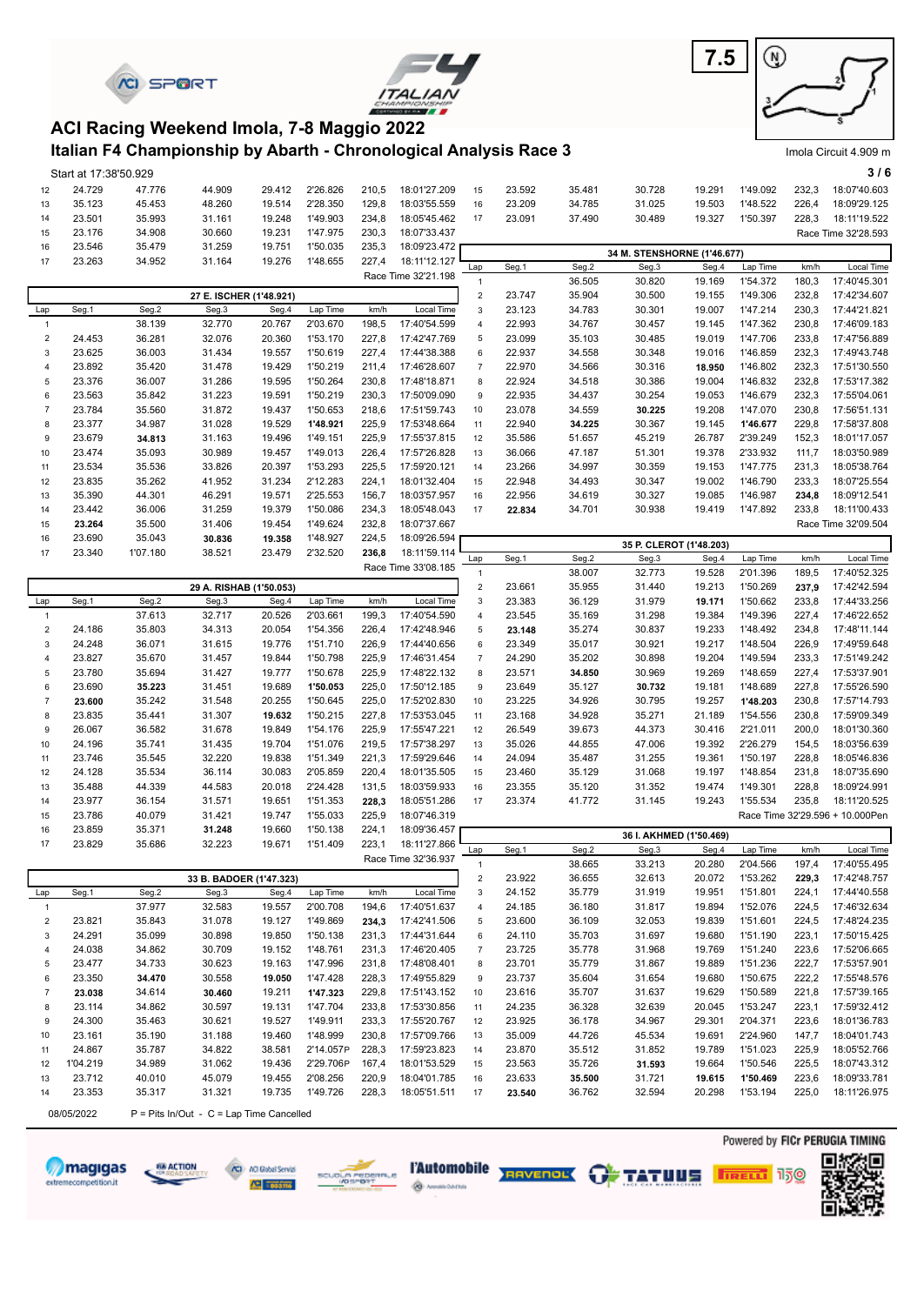



#### **Italian F4 Championship by Abarth - Chronological Analysis Race 3 ACI Racing Weekend Imola, 7-8 Maggio 2022**

Start at 17:38'50.929 **4 / 6**

|                                    |                  |                  |                                          |                  |                      |                | Race Time 32'36.046          | 10                          | 23.429           | 35.034           | 30.775           | 19.369                   | 1'48.607             | 226,4          | 17:57'13.115                   |
|------------------------------------|------------------|------------------|------------------------------------------|------------------|----------------------|----------------|------------------------------|-----------------------------|------------------|------------------|------------------|--------------------------|----------------------|----------------|--------------------------------|
|                                    |                  |                  | 37 K. SZTUKA (1'46.260)                  |                  |                      |                |                              | 11                          | 23.400           | 34.957           | 34.530           | 20.710                   | 1'53.597             | 224,5          | 17:59'06.712                   |
| Lap                                | Seg.1            | Seg.2            | Seg.3                                    | Seg.4            | Lap Time             | km/h           | Local Time                   | 12                          | 27.078           | 40.649           | 44.401           | 29.677                   | 2'21.805             | 180,3          | 18:01'28.517                   |
| $\mathbf{1}$                       |                  | 34.911           | 30.819                                   | 19.154           | 1'51.284             | 167,4          | 17:40'42.213                 | 13                          | 35.452           | 44.758           | 47.860           | 19.815                   | 2'27.885             | 132,5          | 18:03'56.402                   |
| $\mathbf 2$                        | 23.299           | 34.317           | 30.379                                   | 19.129           | 1'47.124             | 223,6          | 17:42'29.337                 | 14                          | 24.034           | 35.535           | 31.151           | 19.612                   | 1'50.332             | 228,3          | 18:05'46.734                   |
| 3                                  | 23.187           | 34.391           | 30.376                                   | 19.088           | 1'47.042             | 224,1          | 17:44'16.379                 | 15                          | 23.664           | 35.922           | 30.817           | 19.361                   | 1'49.764             | 231,3          | 18:07'36.498                   |
| 4                                  | 23.153           | 34.134           | 30.240                                   | 19.045           | 1'46.572             | 224,1          | 17:46'02.951                 | 16                          | 23.240           | 35.248           | 30.937           | 19.821                   | 1'49.246             | 227,8          | 18:09'25.744                   |
| 5                                  | 23.153           | 34.110           | 30.254                                   | 19.012           | 1'46.529             | 224,1          | 17:47'49.480                 | 17                          | 23.411           | 36.295           | 31.008           | 19.580                   | 1'50.294             | 229,8          | 18:11'16.038                   |
| 6                                  | 23.005           | 34.086           | 30.197                                   | 18.972           | 1'46.260             | 225,0          | 17:49'35.740                 |                             |                  |                  |                  |                          |                      |                | Race Time 32'25.109            |
| $\overline{7}$                     | 23.002           | 34.081           | 30.242                                   | 18.987           | 1'46.312             | 225,0          | 17:51'22.052                 |                             |                  |                  |                  | 52 M. AMAND (1'46.877)   |                      |                |                                |
| 8                                  | 23.071           | 34.057           | 30.161                                   | 18.987           | 1'46.276             | 224,5          | 17:53'08.328                 | Lap                         | Seg.1            | Seg.2            | Seg.3            | Seg.4                    | Lap Time             | km/h           | Local Time                     |
| 9                                  | 23.054           | 34.104           | 30.144                                   | 19.028           | 1'46.330             | 225,0          | 17:54'54.658                 | $\mathbf{1}$                |                  | 37.140           | 31.383           | 19.072                   | 1'56.921             | 189,1          | 17:40'47.850                   |
| 10                                 | 23.192           | 34.070           | 30.221                                   | 18.994           | 1'46.477             | 225,0          | 17:56'41.135                 | $\mathbf 2$                 | 23.352           | 35.465           | 31.029           | 19.073                   | 1'48.919             | 237,9          | 17:42'36.769                   |
| 11                                 | 23.018           | 34.291           | 30.153                                   | 21.075           | 1'48.537             | 225,0          | 17:58'29.672                 | $\ensuremath{\mathsf{3}}$   | 23.397           | 34.368           | 30.612           | 18.918                   | 1'47.295             | 227,8          | 17:44'24.064                   |
| 12                                 | 40.537           | 51.520           | 45.144                                   | 27.342           | 2'44.543             | 116,6          | 18:01'14.215                 | $\overline{4}$              | 22.899           | 34.570           | 30.415           | 19.144                   | 1'47.028             | 233,3          | 17:46'11.092                   |
| 13                                 | 35.881           | 47.704           | 51.827                                   | 19.436           | 2'34.848             | 130,1          | 18:03'49.063                 | $\,$ 5 $\,$                 | 22.852           | 34.970           | 30.967           | 19.021                   | 1'47.810             | 235,3          | 17:47'58.902                   |
| 14                                 | 23.321           | 34.269           | 30.231                                   | 18.990           | 1'46.811             | 223,6          | 18:05'35.874                 | 6                           | 22.977           | 34.729           | 30.482           | 18.985                   | 1'47.173             | 234,8          | 17:49'46.075                   |
| 15                                 | 22.981           | 34.194           | 30.183                                   | 19.020           | 1'46.378             | 225,5          | 18:07'22.252                 | $\overline{7}$              | 22.890           | 34.889           | 30.716           | 19.638                   | 1'48.133             | 234,8          | 17:51'34.208                   |
| 16                                 | 23.183           | 34.245           | 30.221                                   | 19.031           | 1'46.680             | 225,0          | 18:09'08.932                 | 8                           | 23.441           | 35.570           | 30.625           | 18.956                   | 1'48.592             | 229,8          | 17:53'22.800                   |
| 17                                 | 23.416           | 34.288           | 30.260                                   | 19.027           | 1'46.991             | 225,9          | 18:10'55.923                 | 9                           | 22.876           | 34.615           | 30.505           | 19.068                   | 1'47.064             | 234,3          | 17:55'09.864                   |
|                                    |                  |                  |                                          |                  |                      |                | Race Time 32'04.994          | 10                          | 23.635           | 35.153           | 30.599           | 19.323                   | 1'48.710             | 233,8          | 17:56'58.574                   |
|                                    |                  |                  | 41 J. RIED (1'47.714)                    |                  |                      |                |                              | 11                          | 23.827           | 35.839           | 32.006           | 19.629<br>27.240         | 1'51.301<br>2'30.103 | 216,4<br>226,4 | 17:58'49.875                   |
| Lap                                | Seg.1            | Seg.2            | Seg.3                                    | Seg.4            | Lap Time             | km/h           | Local Time                   | 12                          | 27.799           | 49.911           | 45.153<br>49.961 | 19.301                   | 2'32.431             | 115,5          | 18:01'19.978<br>18:03'52.409   |
| $\mathbf{1}$                       |                  | 37.079           | 31.359                                   | 19.485           | 1'56.516             | 181,8          | 17:40'47.445                 | 13<br>14                    | 36.321<br>23.326 | 46.848<br>34.744 | 30.486           | 19.172                   | 1'47.728             | 228,8          | 18:05'40.137                   |
| $\mathbf 2$                        | 23.713           | 35.248           | 30.943                                   | 19.381           | 1'49.285             | 233,8          | 17:42'36.730                 | 15                          | 22.996           | 34.556           | 30.545           | 18.941                   | 1'47.038             | 233,8          | 18:07'27.175                   |
| 3                                  | 23.826           | 34.746           | 30.716                                   | 19.245           | 1'48.533             | 229,3          | 17:44'25.263                 | 16                          | 22.890           | 34.569           | 30.384           | 19.034                   | 1'46.877             | 235,3          | 18:09'14.052                   |
| 4                                  | 23.221           | 34.845           | 30.590                                   | 19.159           | 1'47.815             | 229,3          | 17:46'13.078                 | 17                          | 22.824           | 34.522           | 30.543           | 19.201                   | 1'47.090             | 233,8          | 18:11'01.142                   |
| 5                                  | 23.234           | 34.825           | 30.567                                   | 19.219           | 1'47.845             | 227,4          | 17:48'00.923                 |                             |                  |                  |                  |                          |                      |                | Race Time 32'10.213            |
| 6                                  | 23.247           | 34.832           | 30.671                                   | 19.703           | 1'48.453             | 230,8          | 17:49'49.376                 |                             |                  |                  |                  |                          |                      |                |                                |
| $\overline{7}$                     | 23.463           | 34.780           | 30.690                                   | 19.193           | 1'48.126             | 230,3          | 17:51'37.502                 |                             |                  |                  |                  | 61 G. MASCHIO (1'50.019) |                      |                |                                |
| 8                                  | 23.360           | 34.820           | 30.703                                   | 19.271           | 1'48.154             | 227,8          | 17:53'25.656                 | Lap                         | Seg.1            | Seg.2            | Seg.3            | Seg.4                    | Lap Time             | km/h           | Local Time                     |
| 9                                  | 23.253           | 34.696           | 30.556                                   | 19.209           | 1'47.714             | 229,3          | 17:55'13.370                 | $\mathbf{1}$<br>$\mathbf 2$ |                  | 37.886           | 32.716           | 20.315                   | 2'03.888             | 201,1          | 17:40'54.817                   |
| 10<br>11                           | 23.480<br>23.349 | 34.791<br>34.630 | 30.628<br>32.731                         | 19.315<br>19.757 | 1'48.214<br>1'50.467 | 227,4<br>228,3 | 17:57'01.584<br>17:58'52.051 | 3                           | 24.056<br>23.619 | 36.035<br>35.849 | 32.362<br>31.363 | 20.353<br>19.603         | 1'52.806<br>1'50.434 | 226,4<br>227,8 | 17:42'47.623<br>17:44'38.057   |
| 12                                 | 27.148           | 50.052           | 44.835                                   | 27.690           | 2'29.725             | 210,1          | 18:01'21.776                 | $\overline{4}$              | 23.814           | 35.324           | 31.191           | 19.760                   | 1'50.089             | 225,0          | 17:46'28.146                   |
| 13                                 | 36.035           | 46.639           | 49.360                                   | 19.412           | 2'31.446             | 112,5          | 18:03'53.222                 | 5                           | 23.403           | 36.008           | 31.358           | 19.557                   | 1'50.326             | 225,9          | 17:48'18.472                   |
| 14                                 | 23.362           | 35.690           | 30.711                                   | 19.286           | 1'49.049             | 234,8          | 18:05'42.271                 | 6                           | 23.798           | 35.614           | 31.305           | 19.700                   | 1'50.417             | 225,5          | 17:50'08.889                   |
| 15                                 | 23.375           | 35.451           | 30.933                                   | 19.403           | 1'49.162             | 228,8          | 18:07'31.433                 | $\overline{7}$              | 23.820           | 35.458           | 32.650           | 20.294                   | 1'52.222             | 224,5          | 17:52'01.111                   |
| 16                                 | 23.421           | 36.356           | 32.810                                   | 19.846           | 1'52.433             | 232,3          | 18:09'23.866                 | 8                           | 23.729           | 35.440           | 31.237           | 19.613                   | 1'50.019             | 223,1          | 17:53'51.130                   |
| 17                                 | 23.854           | 35.876           | 30.674                                   | 19.243           | 1'49.647             | 233,8          | 18:11'13.513                 | $\boldsymbol{9}$            | 23.828           | 35.703           | 31.421           | 19.616                   | 1'50.568             | 225,9          | 17:55'41.698                   |
|                                    |                  |                  |                                          |                  |                      |                | Race Time 32'22.584          | 10                          | 23.692           | 35.864           | 31.465           | 19.744                   | 1'50.765             | 223,6          | 17:57'32.463                   |
|                                    |                  |                  |                                          |                  |                      |                |                              | 11                          | 23.775           | 36.984           | 32.261           | 20.034                   | 1'53.054             | 224,5          | 17:59'25.517                   |
|                                    |                  |                  | 44 N. BOHRA (1'47.318)                   |                  |                      |                | Local Time                   | 12                          | 25.535           | 35.868           | 37.046           | 30.826                   | 2'09.275             | 204,9          | 18:01'34.792                   |
| Lap<br>$\mathbf{1}$                | Seg.1            | Seg.2<br>37.678  | Seg.3<br>32.204                          | Seg.4<br>19.303  | Lap Time<br>1'59.502 | km/h<br>189,5  | 17:40'50.431                 | 13                          | 34.770           | 44.056           | 45.835           | 20.116                   | 2'24.777             | 115,1          | 18:03'59.569                   |
|                                    |                  |                  |                                          |                  |                      |                |                              | 14                          | 23.798           | 36.365           | 31.387           | 19.546                   | 1'51.096             | 225,9          | 18:05'50.665                   |
| $\mathbf 2$<br>3                   | 23.836<br>23.412 | 35.543<br>35.403 | 30.959<br>31.770                         | 19.343<br>19.379 | 1'49.681<br>1'49.964 | 237,4<br>236,8 | 17:42'40.112<br>17:44'30.076 | 15                          | 23.774           | 35.431           | 31.854           | 19.585                   | 1'50.644             | 226,4          | 18:07'41.309                   |
| 4                                  | 23.115           | 34.754           | 30.645                                   | 19.207           | 1'47.721             | 226,9          | 17:46'17.797                 | 16                          | 24.026           | 35.923           | 31.469           | 19.673                   | 1'51.091             | 228,3          | 18:09'32.400                   |
|                                    | 23.166           | 34.597           | 30.645                                   | 19.116           | 1'47.524             | 228,3          | 17:48'05.321                 | 17                          | 23.538           | 36.509           | 31.373           | 19.821                   | 1'51.241             | 226,9          | 18:11'23.641                   |
| 6                                  | 23.127           | 34.479           | 30.582                                   | 19.130           | 1'47.318             | 226,4          | 17:49'52.639                 |                             |                  |                  |                  |                          |                      |                | Race Time 32'32.712            |
| $\overline{7}$                     | 23.038           | 34.457           | 30.755                                   | 19.134           | 1'47.384             | 228,8          | 17:51'40.023                 |                             |                  |                  |                  | 71 M. FLACK (1'48.051)   |                      |                |                                |
| 8                                  | 23.496           | 35.559           | 30.784                                   | 19.431           | 1'49.270             | 235,8          | 17:53'29.293                 | Lap                         | Seg.1            | Seg.2            | Seg.3            | Seg.4                    | Lap Time             | km/h           | Local Time                     |
|                                    |                  |                  |                                          |                  |                      |                | Race Time 14'38.364          | $\mathbf{1}$                |                  | 37.187           | 32.036           | 19.408                   | 1'58.594             | 187,2          | 17:40'49.523                   |
|                                    |                  |                  |                                          |                  |                      |                |                              | $\overline{2}$              | 23.889           | 35.735           | 31.034           | 19.232                   | 1'49.890             | 232,3          | 17:42'39.413                   |
|                                    |                  | Seg.2            | 48 E. SPERANDIO (1'48.306)<br>Seg.3      |                  | Lap Time             |                | Local Time                   | 3                           | 23.511           | 38.943           | 31.992           | 19.206                   | 1'53.652             | 225,5          | 17:44'33.065                   |
| Lap                                | Seg.1            | 37.270           | 31.745                                   | Seg.4<br>19.600  | 1'58.044             | km/h<br>184,9  | 17:40'48.973                 | 4                           | 23.364           | 35.138           | 31.349           | 19.316                   | 1'49.167             | 226,4          | 17:46'22.232                   |
| $\overline{1}$<br>$\boldsymbol{2}$ | 24.089           | 35.655           | 30.992                                   | 19.536           | 1'50.272             | 231,8          | 17:42'39.245                 | 5                           | 23.302           | 35.052           | 30.997           | 19.354                   | 1'48.705             | 228,8          | 17:48'10.937                   |
| 3                                  | 23.496           | 36.144           | 31.977                                   | 20.480           | 1'52.097             | 226,9          | 17:44'31.342                 | 6                           | 23.404           | 34.852           | 30.914           | 19.320                   | 1'48.490             | 226,4          | 17:49'59.427                   |
| 4                                  | 24.455           | 35.224           | 30.858                                   | 19.331           | 1'49.868             | 227,4          | 17:46'21.210                 | $\overline{7}$              | 25.264           | 35.676           | 30.946           | 20.475                   | 1'52.361             | 228,3          | 17:51'51.788                   |
| 5                                  | 23.791           | 35.236           | 30.803                                   | 19.321           | 1'49.151             | 228,3          | 17:48'10.361                 | 8                           | 23.474           | 34.729           | 31.077           | 19.267                   | 1'48.547             | 222,7          | 17:53'40.335                   |
| 6                                  | 23.344           | 35.050           | 30.994                                   | 19.386           | 1'48.774             | 227,8          | 17:49'59.135                 | 9                           | 23.281           | 34.627           | 31.591           | 19.252                   | 1'48.751             | 225,5          | 17:55'29.086                   |
| $\overline{7}$                     | 23.274           | 34.808           | 30.882                                   | 19.342           | 1'48.306             | 226,9          | 17:51'47.441                 | 10                          | 23.240           | 34.761           | 30.837           | 19.213                   | 1'48.051             | 227,4          | 17:57'17.137                   |
| 8                                  | 23.284           | 34.869           | 30.874                                   | 19.463           | 1'48.490             | 226,4          | 17:53'35.931                 | 11                          | 23.261           | 34.848           | 34.017           | 22.218                   | 1'54.344             | 225,5          | 17:59'11.481                   |
| 9                                  | 23.421           | 34.899           | 30.815                                   | 19.442           | 1'48.577             | 225,5          | 17:55'24.508                 | 12                          | 25.628           | 40.209           | 42.972           | 31.564                   | 2'20.373             | 223,1          | 18:01'31.854                   |
|                                    | 08/05/2022       |                  | P = Pits In/Out - C = Lap Time Cancelled |                  |                      |                |                              |                             |                  |                  |                  |                          |                      |                |                                |
|                                    |                  |                  |                                          |                  |                      |                |                              |                             |                  |                  |                  |                          |                      |                |                                |
|                                    |                  |                  |                                          |                  |                      |                |                              |                             |                  |                  |                  |                          |                      |                | Powered by FICr PERUGIA TIMING |



68 ACTION















Imola Circuit 4.909 m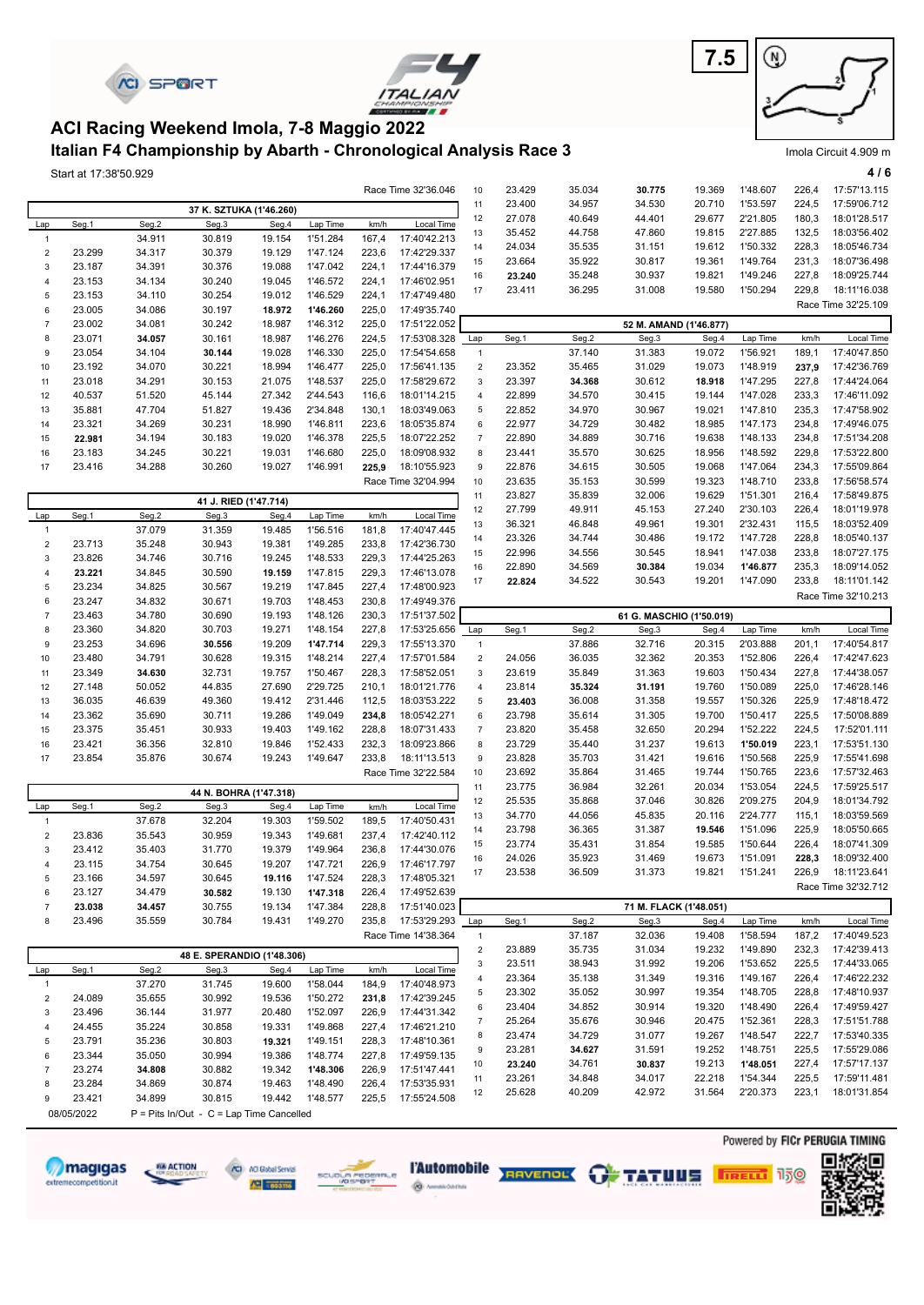



**7.5** ⊛

Imola Circuit 4.909 m

#### **Italian F4 Championship by Abarth - Chronological Analysis Race 3 ACI Racing Weekend Imola, 7-8 Maggio 2022**

|                         | Start at 17:38'50.929 |                  |                                          |                  |                      |                |                              |                     |                  |                  |                            |                         |                      |                | 5/6                          |
|-------------------------|-----------------------|------------------|------------------------------------------|------------------|----------------------|----------------|------------------------------|---------------------|------------------|------------------|----------------------------|-------------------------|----------------------|----------------|------------------------------|
| 13                      | 34.997                | 44.778           | 46.350                                   | 19.612           | 2'25.737             | 175,6          | 18:03'57.591                 | 11                  | 23.113           | 34.836           | 33.804                     | 21.485                  | 1'53.238             | 228,8          | 17:58'59.495                 |
| 14                      | 23.604                | 35.608           | 31.054                                   | 19.440           | 1'49.706             | 228,3          | 18:05'47.297                 | 12                  | 24.380           | 48.605           | 44.751                     | 29.165                  | 2'26.901             | 218,6          | 18:01'26.396                 |
| 15                      | 23.348                | 35.944           | 31.391                                   | 19.434           | 1'50.117             | 229,8          | 18:07'37.414                 | 13                  | 35.359           | 45.556           | 48.404                     | 19.490                  | 2'28.809             | 123,1          | 18:03'55.205                 |
| 16                      | 23.765                | 34.834           | 30.873                                   | 19.199           | 1'48.671             | 224,1          | 18:09'26.085                 | 14                  | 23.589           | 35.360           | 30.786                     | 19.315                  | 1'49.050             | 231,3          | 18:05'44.255                 |
|                         |                       |                  |                                          |                  |                      |                | Race Time 30'35.156          | 15                  | 23.186           | 35.066           | 30.825                     | 19.399                  | 1'48.476             | 230,3          | 18:07'32.731                 |
|                         |                       |                  | 77 T. BARNARD (1'46.754)                 |                  |                      |                |                              | 16                  | 23.541           | 35.233           | 31.639                     | 22.593                  | 1'53.006             | 233,8          | 18:09'25.737                 |
| Lap                     | Seg.1                 | Seg.2            | Seg.3                                    | Seg.4            | Lap Time             | km/h           | Local Time                   |                     |                  |                  |                            |                         |                      |                | Race Time 30'34.808          |
| $\mathbf{1}$            |                       | 35.599           | 30.681                                   | 19.475           | 1'52.879             | 172,2          | 17:40'43.808                 |                     |                  |                  |                            | 88 R. CAMARA (1'46.006) |                      |                |                              |
| $\overline{c}$          | 23.512                | 34.784           | 30.611                                   | 19.200           | 1'48.107             | 227,4          | 17:42'31.915                 | Lap                 | Seg.1            | Seg.2            | Seg.3                      | Seg.4                   | Lap Time             | km/h           | Local Time                   |
| 3                       | 23.322                | 34.693           | 30.409                                   | 19.740           | 1'48.164             | 227,8          | 17:44'20.079                 | $\mathbf{1}$        |                  | 35.630           | 30.711                     | 19.290                  | 1'52.914             | 173,1          | 17:40'43.843                 |
| $\overline{4}$          | 22.982                | 34.382           | 30.530                                   | 19.155           | 1'47.049             | 226,4          | 17:46'07.128                 | $\sqrt{2}$          | 23.246           | 34.488           | 30.640                     | 19.216                  | 1'47.590             | 226,4          | 17:42'31.433                 |
| 5                       | 23.101                | 34.342           | 30.422                                   | 19.148           | 1'47.013             | 225,9          | 17:47'54.141                 | 3                   | 22.957           | 34.205           | 30.294                     | 19.025                  | 1'46.481             | 228,8          | 17:44'17.914                 |
| 6                       | 23.088                | 34.394           | 30.386                                   | 19.169           | 1'47.037             | 225,0          | 17:49'41.178                 | $\overline{4}$      | 22.985           | 34.009           | 30.237                     | 18.964                  | 1'46.195             | 224,5          | 17:46'04.109                 |
| $\overline{7}$          | 23.457                | 34.538           | 30.334                                   | 19.180           | 1'47.509             | 213,0          | 17:51'28.687                 | 5                   | 23.043           | 34.014           | 30.265                     | 18.909                  | 1'46.231             | 227,4          | 17:47'50.340                 |
| 8                       | 23.028                | 34.327           | 30.289                                   | 19.143           | 1'46.787             | 227,4          | 17:53'15.474                 | 6                   | 22.928           | 33.944           | 30.139                     | 18.995                  | 1'46.006             | 230,3          | 17:49'36.346                 |
| 9                       | 22.973                | 34.353           | 30.386                                   | 19.150           | 1'46.862             | 226,4          | 17:55'02.336                 | $\boldsymbol{7}$    | 22.891           | 34.108           | 30.087                     | 18.971                  | 1'46.057             | 228,3          | 17:51'22.403                 |
| 10                      | 23.084                | 34.317           | 30.224                                   | 19.129           | 1'46.754             | 226,9          | 17:56'49.090                 | 8                   | 23.007           | 34.200           | 30.211                     | 19.013                  | 1'46.431             | 231,3          | 17:53'08.834                 |
| 11                      | 23.056                | 34.398           | 30.995                                   | 19.337           | 1'47.786             | 225,0          | 17:58'36.876                 | 9                   | 22.919           | 34.156           | 30.236                     | 19.005                  | 1'46.316             | 229,8          | 17:54'55.150                 |
| 12                      | 35.650                | 51.492           | 45.082                                   | 26.887           | 2'39.111             | 156,7          | 18:01'15.987                 | 10                  | 22.953           | 34.228           | 30.257                     | 18.966                  | 1'46.404             | 229,8          | 17:56'41.554                 |
| 13                      | 36.534                | 47.194           | 51.409                                   | 19.685           | 2'34.822             | 112,9          | 18:03'50.809                 | 11                  | 22.898           | 34.329           | 30.109                     | 21.369                  | 1'48.705             | 233,8          | 17:58'30.259                 |
| 14                      | 23.350                | 34.783           | 30.254                                   | 19.189           | 1'47.576             | 227,4          | 18:05'38.385                 | 12                  | 40.389           | 51.710           | 44.933                     | 27.245                  | 2'44.277             | 114,9          | 18:01'14.536                 |
| 15                      | 23.021                | 34.250           | 30.396                                   | 19.129           | 1'46.796             | 227,4          | 18:07'25.181                 | 13                  | 36.081           | 47.567           | 51.875                     | 19.349                  | 2'34.872             | 125,4          | 18:03'49.408                 |
| 16                      | 23.051                | 34.399           | 30.257                                   | 19.139           | 1'46.846             | 228,3          | 18:09'12.027                 | 14                  | 23.392           | 34.286           | 30.300                     | 18.972                  | 1'46.950             | 229,8          | 18:05'36.358                 |
| 17                      | 23.032                | 34.858           | 30.814                                   | 19.159           | 1'47.863             | 227,4          | 18:10'59.890                 | 15                  | 22.903           | 34.171           | 30.233                     | 18.991                  | 1'46.298             | 229,8          | 18:07'22.656                 |
|                         |                       |                  |                                          |                  |                      |                | Race Time 32'08.961          | 16                  | 23.201           | 34.177           | 30.167                     | 19.065                  | 1'46.610             | 229,8          | 18:09'09.266                 |
|                         |                       |                  | 78 V. BLOKINA (1'48.868)                 |                  |                      |                |                              | 17                  | 23.258           | 34.545           | 30.376                     | 18.943                  | 1'47.122             | 231,3          | 18:10'56.388                 |
| Lap                     | Seg.1                 | Seg.2            | Seg.3                                    | Seg.4            | Lap Time             | km/h           | Local Time                   |                     |                  |                  |                            |                         |                      |                | Race Time 32'05.459          |
| $\mathbf{1}$            |                       | 36.969           | 32.033                                   | 19.599           | 1'57.829             | 179,4          | 17:40'48.758                 |                     |                  |                  | 89 I. DOMINGUES (1'47.882) |                         |                      |                |                              |
| $\overline{c}$          | 24.496                | 2'08.285         | 32.368                                   | 31.889           | 3'37.038             | 228,3          | 17:44'25.796                 | Lap                 | Seg.1            | Seg.2            | Seg.3                      | Seg.4                   | Lap Time             | km/h           | Local Time                   |
| 3                       | 39.246                | 36.763           | 31.686                                   | 19.549           | 2'07.244             | 133,2          | 17:46'33.040                 | $\mathbf{1}$        |                  | 35.334           | 30.811                     | 19.280                  | 1'52.445             | 162,9          | 17:40'43.374                 |
| 4                       | 23.501                | 36.385           | 31.709                                   | 19.788           | 1'51.383             | 231,3          | 17:48'24.423                 | $\overline{2}$      | 23.240           | 34.726           | 30.655                     | 19.261                  | 1'47.882             | 224,1          | 17:42'31.256                 |
| 5                       | 23.237                | 34.892           | 31.341                                   | 19.398           | 1'48.868             | 227,8          | 17:50'13.291                 | 3                   | 23.565           | 34.776           | 30.614                     | 19.729                  | 1'48.684             | 222,7          | 17:44'19.940                 |
| 6                       | 23.303                | 34.957           | 31.034                                   | 19.576           | 1'48.870             | 224,1          | 17:52'02.161                 | 4                   | 23.648           | 34.595           | 30.653                     | 19.165                  | 1'48.061             | 223,6          | 17:46'08.001                 |
| $\overline{7}$          | 23.351                | 35.125           | 31.386                                   | 19.393           | 1'49.255             | 226,4          | 17:53'51.416                 | 5                   | 23.629           | 37.546           | 31.329                     | 19.377                  | 1'51.881             | 227,8          | 17:47'59.882                 |
| 8                       | 24.569                | 35.162           | 31.338                                   | 19.623           | 1'50.692<br>1'49.028 | 229,3          | 17:55'42.108                 | 6                   | 23.333           | 35.378           | 30.934                     | 19.692                  | 1'49.337<br>1'50.117 | 222,7          | 17:49'49.219<br>17:51'39.336 |
| 9                       | 23.476<br>23.427      | 35.076<br>34.673 | 31.080<br>31.280                         | 19.396<br>19.888 | 1'49.268             | 227,8<br>223,1 | 17:57'31.136<br>17:59'20.404 | $\overline{7}$<br>8 | 23.781<br>23.730 | 35.154<br>35.048 | 31.363<br>30.812           | 19.819<br>19.187        | 1'48.777             | 226,4<br>225,9 | 17:53'28.113                 |
| 10<br>11                | 24.011                | 35.486           | 41.906                                   | 30.961           | 2'12.364             | 223,1          | 18:01'32.768                 | 9                   | 23.553           | 35.018           | 30.901                     | 19.276                  | 1'48.748             | 224,1          | 17:55'16.861                 |
| 12                      | 35.472                | 44.265           | 46.317                                   | 19.632           | 2'25.686             | 147,7          | 18:03'58.454                 | 10                  | 23.416           | 34.945           | 30.772                     | 19.170                  | 1'48.303             | 225,9          | 17:57'05.164                 |
| 13                      | 23.465                | 35.885           | 31.711                                   | 19.319           | 1'50.380             | 230,3          | 18:05'48.834                 | 11                  | 23.411           | 34.782           | 33.123                     | 20.812                  | 1'52.128             | 225,9          | 17:58'57.292                 |
| 14                      | 23.199                | 35.271           | 31.478                                   | 19.471           | 1'49.419             | 235,8          | 18:07'38.253                 | 12                  | 25.068           | 49.073           | 44.729                     | 28.931                  | 2'27.801             | 222,2          | 18:01'25.093                 |
| 15                      | 23.805                | 35.438           | 31.057                                   | 19.410           | 1'49.710             | 232,8          | 18:09'27.963                 | 13                  | 35.408           | 45.608           | 48.875                     | 19.644                  | 2'29.535             | 112,9          | 18:03'54.628                 |
| 16                      | 23.368                | 44.181           | 32.327                                   | 19.936           | 1'59.812             | 227,8          | 18:11'27.775                 | 14                  | 24.373           | 35.769           | 30.711                     | 19.310                  | 1'50.163             | 227,4          | 18:05'44.791                 |
|                         |                       |                  |                                          |                  |                      |                | Race Time 32'36.846          | 15                  | 23.233           | 34.977           | 30.774                     | 19.374                  | 1'48.358             | 229,3          | 18:07'33.149                 |
|                         |                       |                  |                                          |                  |                      |                |                              | 16                  | 23.576           | 37.279           | 31.124                     | 19.593                  | 1'51.572             | 226,9          | 18:09'24.721                 |
|                         |                       |                  | 80 R. ESCOTTO (1'48.976)                 |                  |                      | km/h           | Local Time                   |                     |                  |                  |                            |                         |                      |                | Race Time 30'33.792          |
| Lap                     | Seg.1                 | Seg.2<br>37.450  | Seg.3<br>32.106                          | Seg.4<br>19.379  | Lap Time<br>1'59.285 | 194,2          | 17:40'50.214                 |                     |                  |                  |                            | 96 J. CASTRO (1'47.950) |                      |                |                              |
| $\overline{\mathbf{c}}$ | 23.711                | 36.272           | 31.244                                   | 19.521           | 1'50.748             | 230,3          | 17:42'40.962                 | Lap                 | Seg.1            | Seg.2            | Seg.3                      | Seg.4                   | Lap Time             | km/h           | Local Time                   |
| 3                       | 24.142                | 35.040           | 31.101                                   | 20.023           | 1'50.306             | 230,3          | 17:44'31.268                 | $\mathbf{1}$        |                  | 38.449           | 32.787                     | 19.830                  | 2'02.446             | 193,5          | 17:40'53.375                 |
| 4                       | 24.066                | 34.836           | 30.782                                   | 19.292           | 1'48.976             | 229,8          | 17:46'20.244                 | 2                   | 23.225           | 36.649           | 31.388                     | 19.319                  | 1'50.581             | 235,3          | 17:42'43.956                 |
|                         |                       |                  |                                          |                  |                      |                | Race Time 7'29.315           | 3                   | 23.432           | 35.191           | 32.178                     | 19.374                  | 1'50.175             | 232,3          | 17:44'34.131                 |
|                         |                       |                  |                                          |                  |                      |                |                              | 4                   | 23.226           | 35.198           | 31.102                     | 19.645                  | 1'49.171             | 231,3          | 17:46'23.302                 |
|                         |                       | Seg.2            | 83 M. WEUG (1'47.447)                    |                  | Lap Time             |                | Local Time                   | 5                   | 23.971           | 35.150           | 30.895                     | 19.157                  | 1'49.173             | 231,8          | 17:48'12.475                 |
| Lap<br>$\mathbf{1}$     | Seg.1                 | 37.956           | Seg.3<br>32.376                          | Seg.4<br>19.670  | 2'00.286             | km/h<br>167,4  | 17:40'51.215                 | 6                   | 23.110           | 34.907           | 30.796                     | 19.360                  | 1'48.173             | 231,3          | 17:50'00.648                 |
| $\overline{\mathbf{c}}$ | 23.349                | 35.940           | 31.163                                   | 19.476           | 1'49.928             | 228,3          | 17:42'41.143                 | 7                   | 23.894           | 35.189           | 31.089                     | 19.204                  | 1'49.376             | 231,3          | 17:51'50.024                 |
| 3                       | 23.476                | 34.904           | 31.427                                   | 19.951           | 1'49.758             | 231,3          | 17:44'30.901                 | 8                   | 23.095           | 35.290           | 30.924                     | 19.401                  | 1'48.710             | 230,3          | 17:53'38.734                 |
| 4                       | 23.191                | 34.707           | 30.640                                   | 19.233           | 1'47.771             | 226,4          | 17:46'18.672                 | 9                   | 23.135           | 35.258           | 30.958                     | 20.093                  | 1'49.444             | 229,3          | 17:55'28.178                 |
| 5                       | 23.104                | 34.570           | 30.626                                   | 19.147           | 1'47.447             | 227,4          | 17:48'06.119                 | 10                  | 23.503           | 34.520           | 30.751                     | 19.176                  | 1'47.950             | 225,0          | 17:57'16.128                 |
| 6                       | 23.105                | 34.709           | 30.643                                   | 19.089           | 1'47.546             | 226,4          | 17:49'53.665                 | 11                  | 23.246           | 34.549           | 35.006                     | 21.697                  | 1'54.498             | 227,8          | 17:59'10.626                 |
| $\overline{7}$          | 23.044                | 34.632           | 30.623                                   | 19.316           | 1'47.615             | 227,8          | 17:51'41.280                 | 12                  | 26.263           | 40.075           | 43.226                     | 31.028                  | 2'20.592             | 213,9          | 18:01'31.218                 |
| 8                       | 23.112                | 35.032           | 30.837                                   | 19.297           | 1'48.278             | 228,3          | 17:53'29.558                 | 13                  | 35.241           | 44.864           | 46.333                     | 19.450                  | 2'25.888             | 172,8          | 18:03'57.106                 |
| 9                       | 24.600                | 34.901           | 30.557                                   | 19.109           | 1'49.167             | 232,8          | 17:55'18.725                 | 14                  | 23.918           | 36.505           | 31.542                     | 19.435                  | 1'51.400             | 232,8          | 18:05'48.506                 |
| 10                      | 23.098                | 34.721           | 30.537                                   | 19.176           | 1'47.532             | 226,4          | 17:57'06.257                 | 15                  | 23.264           | 35.386           | 31.345                     | 19.507                  | 1'49.502             | 232,3          | 18:07'38.008                 |
|                         | 08/05/2022            |                  | P = Pits In/Out - C = Lap Time Cancelled |                  |                      |                |                              |                     |                  |                  |                            |                         |                      |                |                              |
|                         |                       |                  |                                          |                  |                      |                |                              |                     |                  |                  |                            |                         |                      |                |                              |













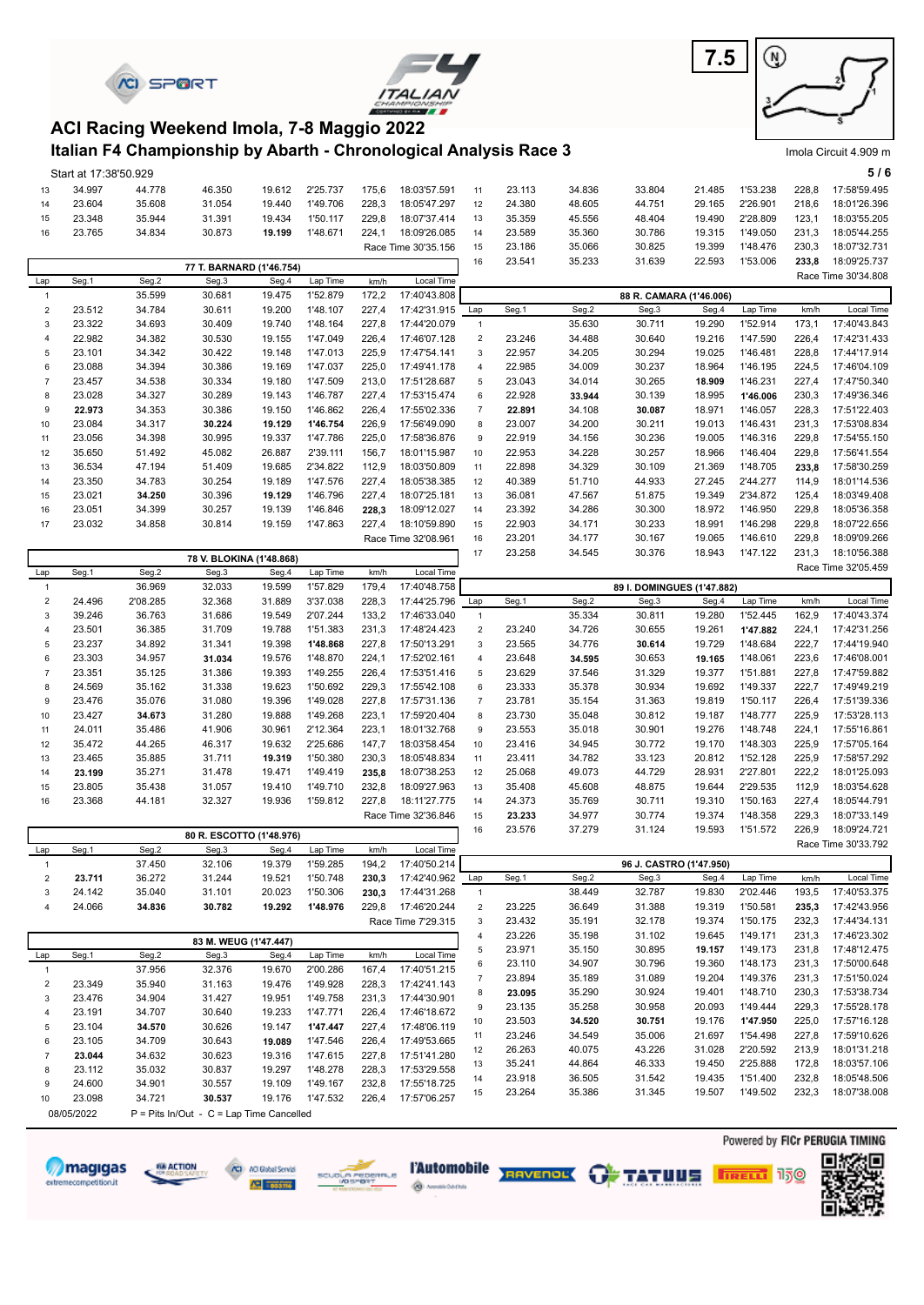





#### **Italian F4 Championship by Abarth - Chronological Analysis Race 3 ACI Racing Weekend Imola, 7-8 Maggio 2022**

|    | Start at 17:38'50.929 |        |        |        |          |       |                     |
|----|-----------------------|--------|--------|--------|----------|-------|---------------------|
| 16 | 23.955                | 35,000 | 30.903 | 19.296 | 1'49.154 | 231.3 | 18:09'27.162        |
| 17 | 23.129                | 43.622 | 32.710 | 20.573 | 2'00.034 |       | 233,3 18:11'27.196  |
|    |                       |        |        |        |          |       | Race Time 32'36.267 |

Imola Circuit 4.909 m

08/05/2022 P = Pits In/Out - C = Lap Time Cancelled









Powered by FICr PERUGIA TIMING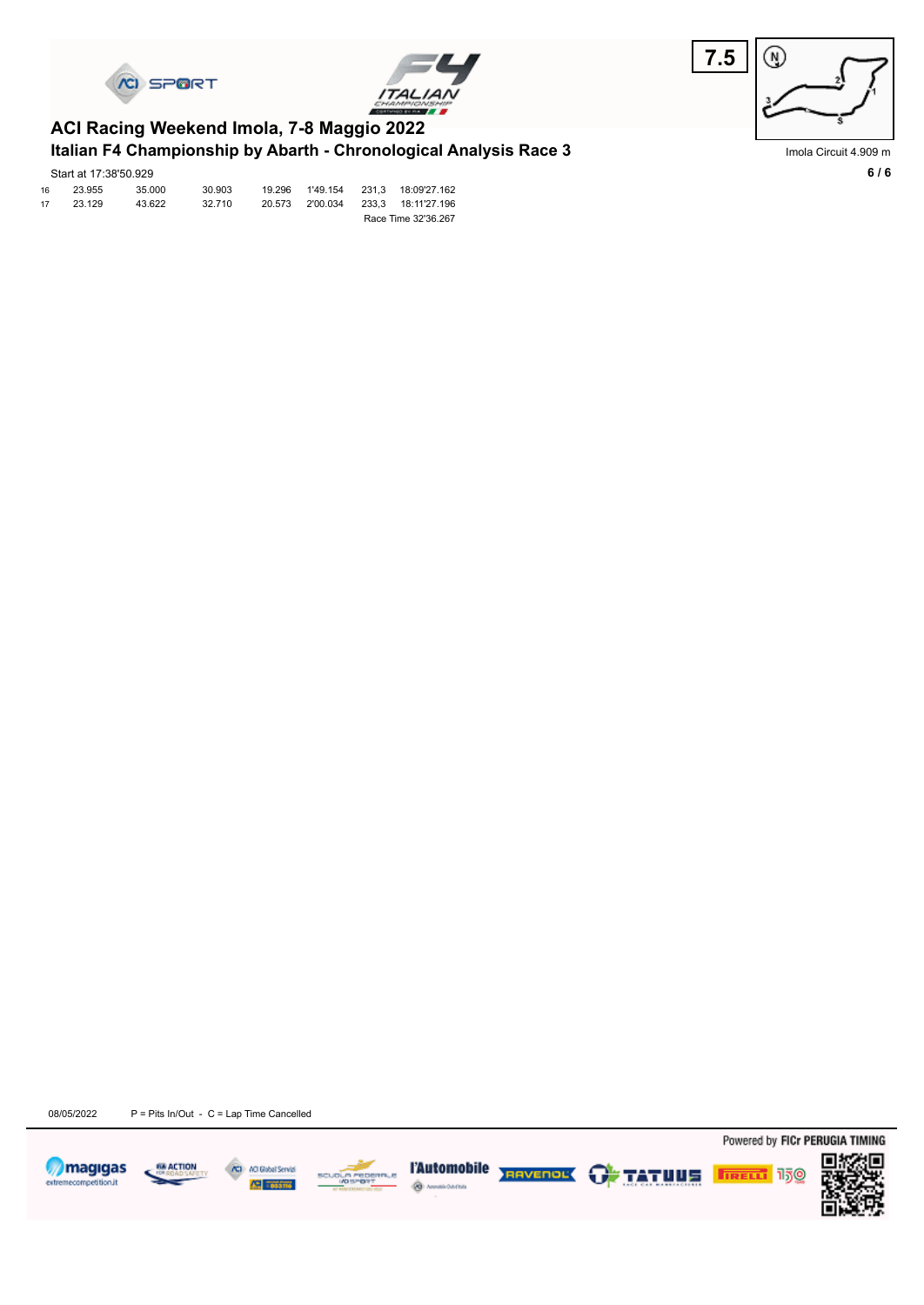



**Italian F4 Championship by Abarth - Weather Report Race 3** Imola Circuit 4.909 m **ACI Racing Weekend Imola, 7-8 Maggio 2022 Session started 17:39 - Session ended 18:13**

# **7.6**  $\circledR$



**Track Temperature**













08/05/2022







Powered by FICr PERUGIA TIMING



**Humidity**